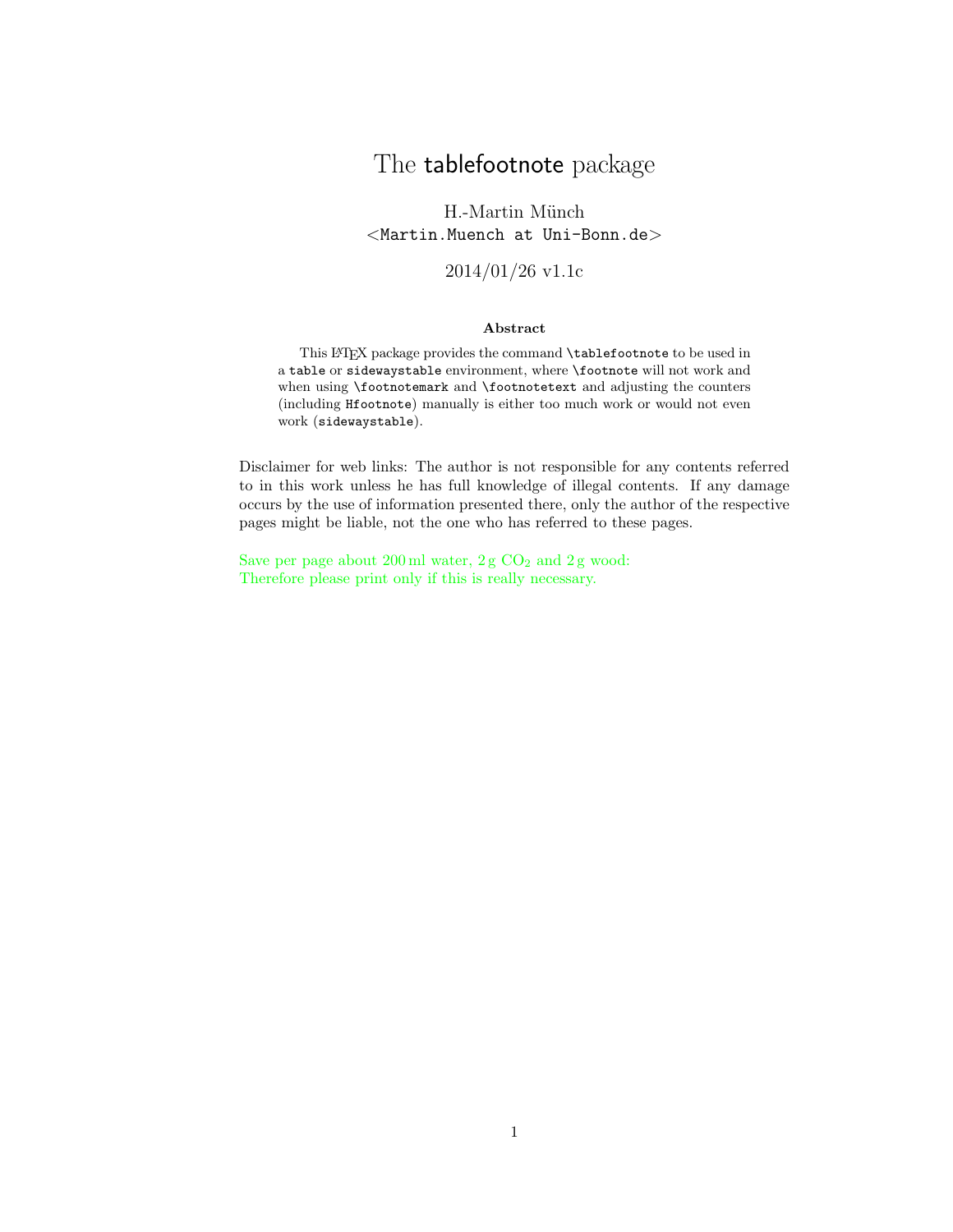# Contents

| 1.       | <b>Introduction</b>                                                                                                                                                                                                                                                                                | 3                                                                    |
|----------|----------------------------------------------------------------------------------------------------------------------------------------------------------------------------------------------------------------------------------------------------------------------------------------------------|----------------------------------------------------------------------|
| $\bf{2}$ | <b>Usage</b>                                                                                                                                                                                                                                                                                       | 3                                                                    |
| 3        | <b>Alternatives</b>                                                                                                                                                                                                                                                                                | 4                                                                    |
| 4        | <b>Example</b>                                                                                                                                                                                                                                                                                     | 6                                                                    |
| 5        | The implementation                                                                                                                                                                                                                                                                                 | 10                                                                   |
| 6        | <b>Installation</b><br>Downloads<br>6.1<br>6.2<br>6.3<br>6.4<br>6.5<br>Compiling the example $\ldots \ldots \ldots \ldots \ldots \ldots \ldots \ldots \ldots$                                                                                                                                      | 21<br>21<br>22<br>23<br>23<br>23                                     |
| 7        | <b>Acknowledgements</b>                                                                                                                                                                                                                                                                            | 23                                                                   |
| 8        | <b>History</b><br>$[2011/10/29 \text{ v}1.0b]$<br>$[2011/11/19 \text{ v}1.0d]$<br>$[2011/11/26 \text{ v}1.0e]$<br>$[2012/01/01 \text{ v}1.0f]$<br>$[2012/01/14 \text{ v}1.0 \text{g}]$<br>$[2012/07/29 \text{ v}1.0h]$<br>$[2014/01/08 \text{ v}1.1a]$<br>[2014/01/20 v1.1b]<br>[2014/01/26 v1.1c] | 24<br>24<br>24<br>24<br>24<br>25<br>25<br>25<br>25<br>25<br>25<br>26 |
| 9        | <b>Index</b>                                                                                                                                                                                                                                                                                       | 26                                                                   |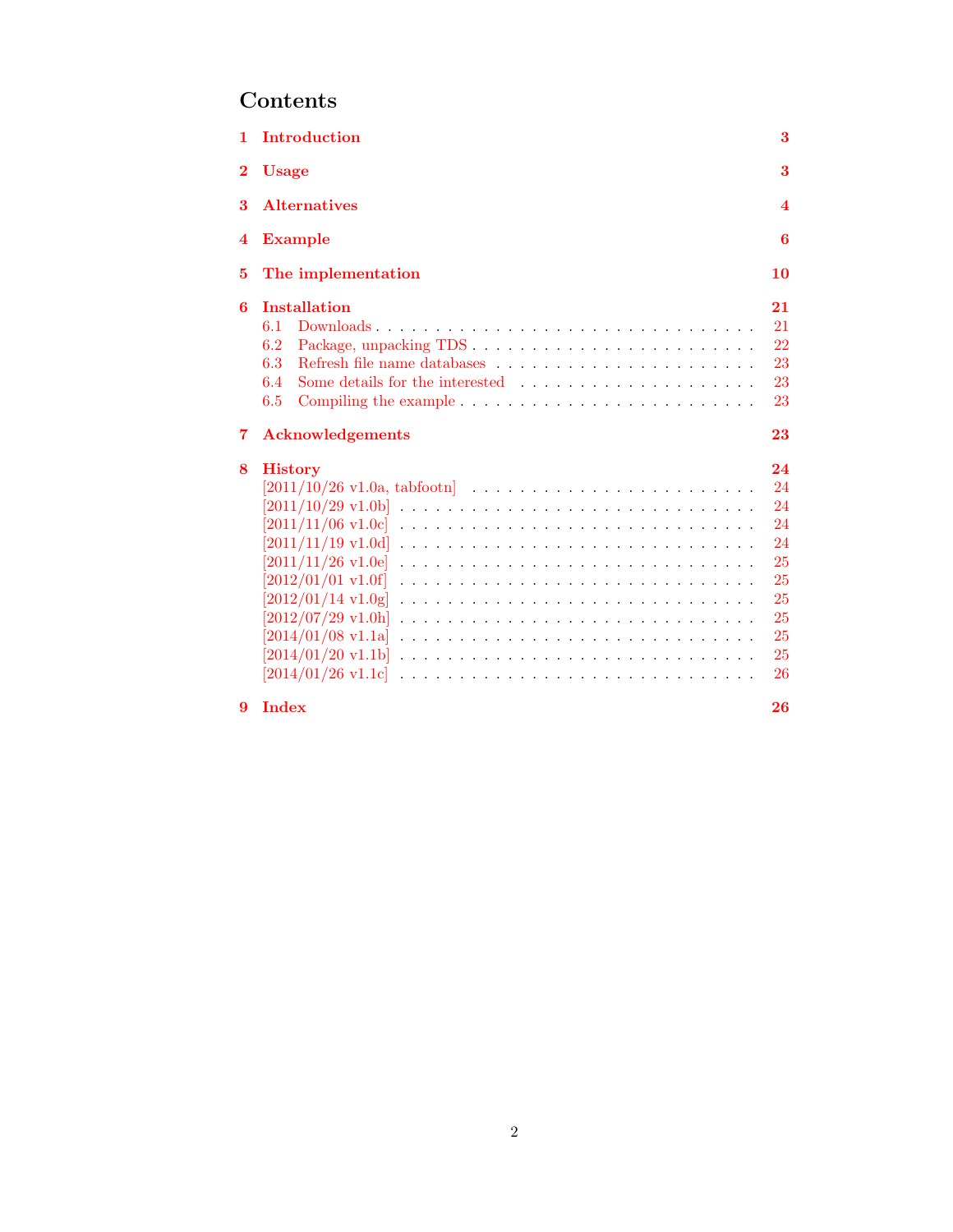# <span id="page-2-0"></span>1 Introduction

This LATEX package provides the command  $\table{...}$  to be used in a table or sidewaystable environment. In those environments \footnote{...} would not work and would need to be replaced by \footnotemark in the (sideways)table and \footnotetext{...} after the (sideways)table environment ended. Additionally the counters for footnote and (when the hyperref package is used) Hfootnote would need to be adjusted manually. Then still the hyperlinks in a (sideways)table would not work. When the footnotebackref package is used, \footnotemark and \footnotetext{...} would need to be redefined. Just using \tablefootnote{...} (with optional argument for custom foot note marks) in the (sideways)table does all this automatically. (Compatibility with the footnotebackref package was achieved without redefining \footnotemark or \footnotetext.) Redefining \footnote was not done as to not create conflicts with other packages.

# <span id="page-2-1"></span>2 Usage

Just load the package placing

\usepackage{tablefootnote}

in the preamble of your  $\mathbb{P}\mathbb{F} \times \mathbb{P}2_{\varepsilon}$  source file and use

\tablefootnote{...} instead of \footnote{...} and

\tablefootnote[...]{...} instead of \footnote[...]{...} in (sideways)tables. When the footnotebackref package is used, it must be loaded before the tablefootnote package and the hyperrefpackage with option hyperfootnotes=true must be loaded, too. (Backreference-links without links do not make sense.)

When the rotating package (for sidewaystables) is used, it must be loaded before the tablefootnote package and it must be a recent version (v2.16a, 2009/03/28, or newer).

If \tablefootnote{...} is used in a tabular environment, which is inside of a (sideways)table environment, everything is fine, but when the tabular environment is not inside of a (sideways)table, the tablefootnote will not work.

Pages with tables with footnotes, which are rotated with the lscape- or with the pdflscape-package (\begin{landscape}, table, \end{landscape}), are possible. But when the footmisc-package is used, (pdf)lscape should be loaded before footmisc.

When the footmisc-package is used with option para, this is regarded with the exception of a sidewaystable. There the footnotes are printed one below the other. (Well, this is better than no footnote in a sidewaystable at all, isn't it?)

When the (sideways)table floats, the footnotes are set and (when hyperref is used) hyperlinked, but they are not automatically adapted when the table floats over/under another footnote. Thus either do not use a footnote between original and float position of the (sideways)table, or place the (sideways)table in "here" position. \clear(double)page, h(!), H from the float package ([http://www.](http://www.ctan.org/pkg/float) [ctan.org/pkg/float](http://www.ctan.org/pkg/float)), or \FloatBarrier from the picins package ([http://www.](http://www.ctan.org/pkg/picins) [ctan.org/pkg/picins](http://www.ctan.org/pkg/picins)) might help, too. (Or after finishing the document, move the (sideways)table in the source code near the position where it floats to or use the optional footnote marks.)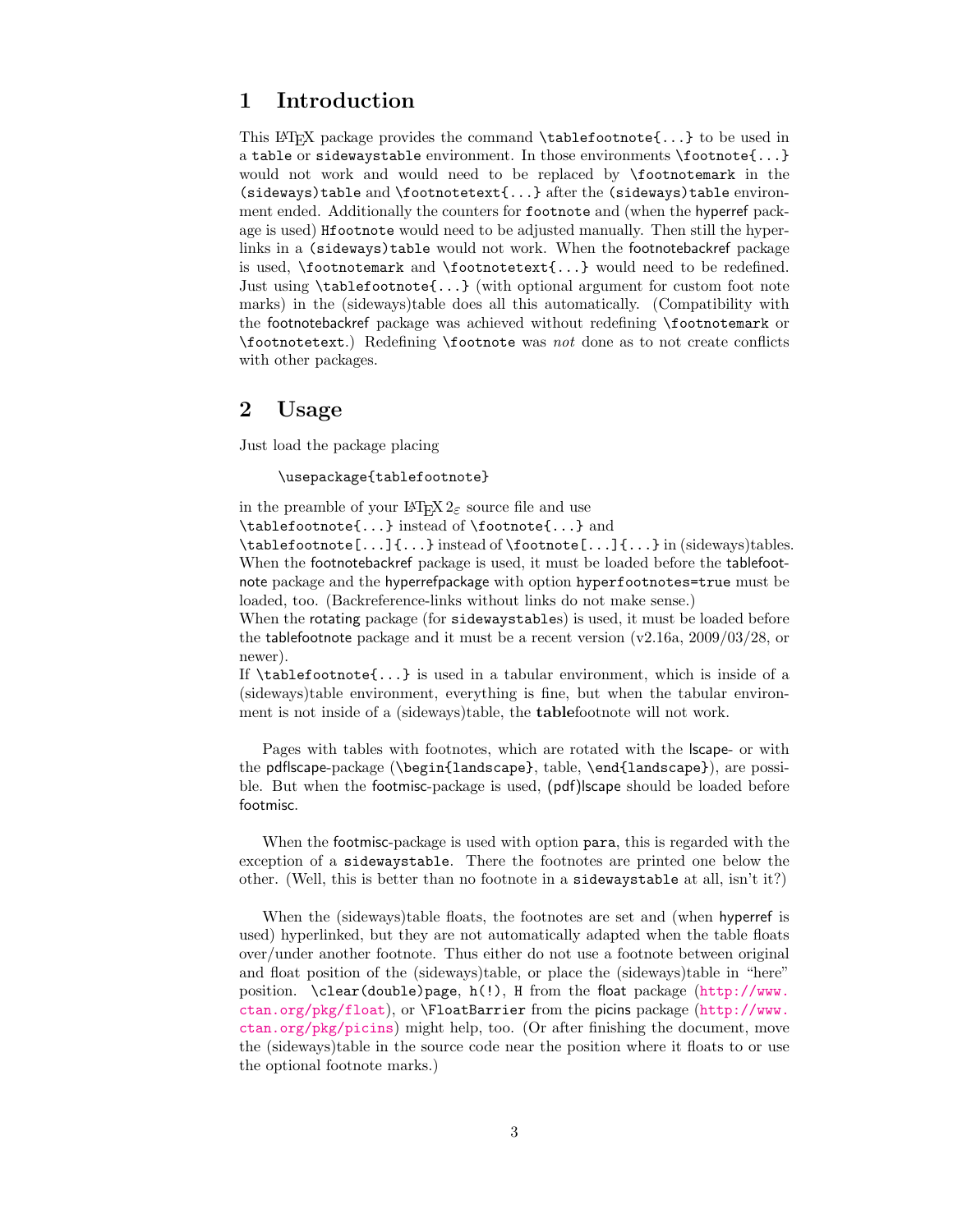# <span id="page-3-0"></span>3 Alternatives

- The longtable package provides the longtable environment as replacement for the combined table and tabular environments. Footnotes are real footnotes (not just tablenotes), are continuously numbered and hyperlinked (when using the hyperref package), and the hyperlinks really work. As drawback the appearance of the caption changes slightly (e. g. distance to the table, width of the caption), which can probably be changed back manually. Furthermore, longtables are meaned to break over more than one page. If that is not wished, it must be prevented by \nopagebreak-commands and by ending the longtable lines with  $\X$  instead of  $\X$ . longtables do not float. (Therefore using the tablefootnote package and \FloatBarrier from the picins package before and after the table environment is similar - but tablefootnote does not change the table-caption!) sidewaystable does not work with it. <http://www.ctan.org/pkg/longtable>
- The supertabular package provides the mpsupertabular environment as replacement for the combined table and tabular environments. Footnotes are just tablenotes (with working hyperlinks when using the hyperref package), i. e. numbered a, b, c and placed below the table and not at the end of the page. Therefore there is no float problem (because the tablenotes numbering is not included in the continuous numbering of the footnotes). Placing the supertabular inside of a sidewaystable breaks the hyperlinks to the tablenotes.

<http://www.ctan.org/pkg/supertabular>

- The ctable package has its very own notation for defining tables. It can create tablenotes and sideways-tables. The tablenotes are not automatically hyperlinked. The ctables float. Because the tablenotes numbering is not included in the continuous numbering of the footnotes there is no float problem. <http://www.ctan.org/pkg/ctable>
- The footnote package provides \makesavenoteenv{table}. After loading the package and using that command in the preamble, in tables  $\footnotesize{\text{footnote}}\{\dots\}$ can be used. Using \makesavenoteenv{tabular} and

\makesavenoteenv{sidewaystable} is possible, but it neither solves the float problem, nor do the created hyperlinks work (i. e. they aim at wrong locations). The mdwtab from the same bundle is incompatible with other table-related packages (e. g. supertabular, array) and not 100 % compatible with the tabular environment.

<http://www.ctan.org/pkg/footnote> <http://www.ctan.org/pkg/mdwtab>

- The tabularx package does produce footnotes for sidewaystables, but uses a, b, c instead of 1, 2, 3. The hyperlinks to the footnotes do not work. Because the footnotes numbering is not included in the continuous numbering of the other footnotes there is no float problem. <http://www.ctan.org/pkg/tabularx>
- Placing a tabular inside a minipage inside a table produces tablenotes. Therefore there is no float problem (because the footnotes are not continuously numbered). The hyperlinks to the table notes indeed work.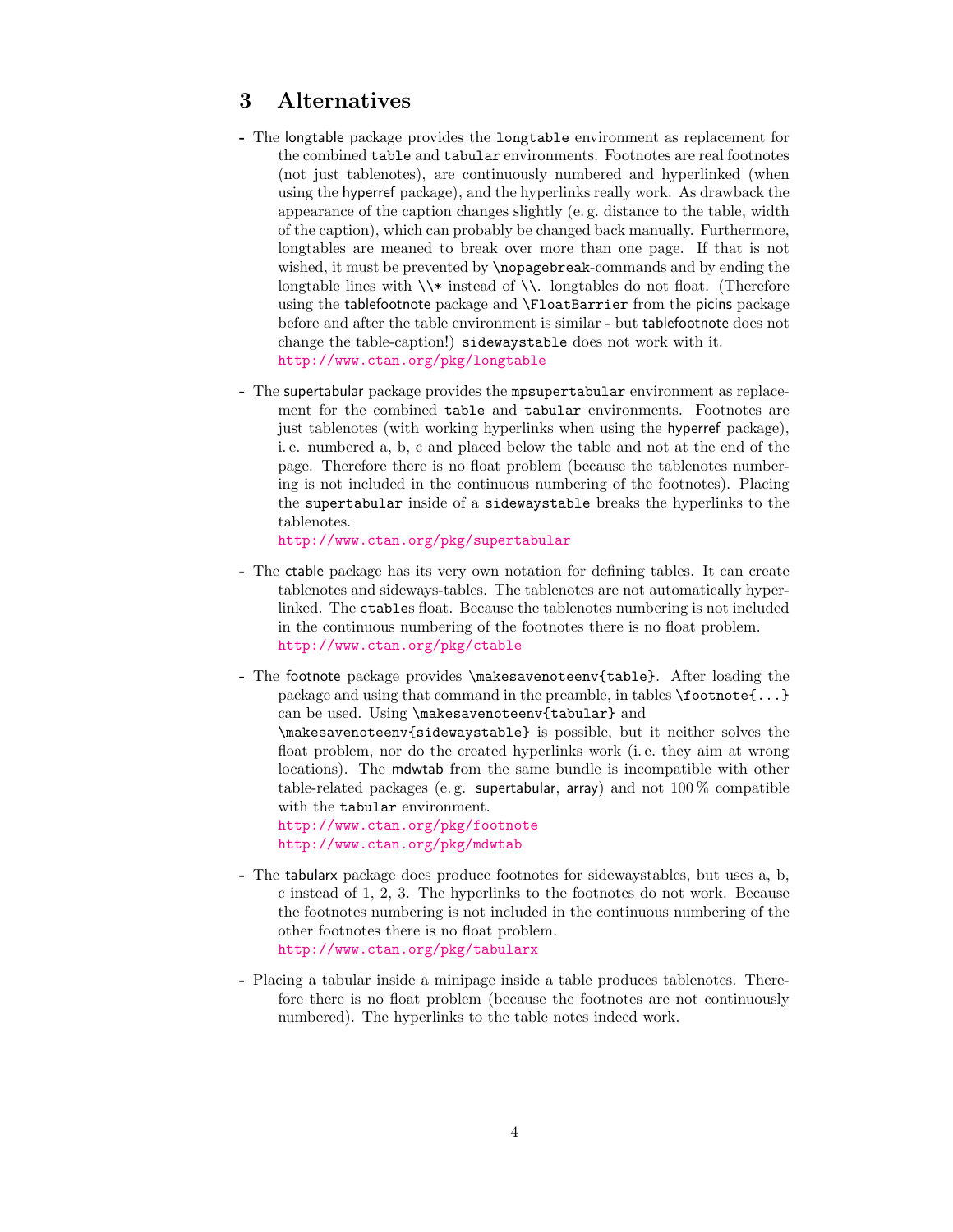- The threeparttable package creates tablenotes again. Therefore there is no float problem (because the tablenotes are not continuously numbered with the footnotes). There are no hyperlinks to the table notes (at least not automatically). Using sidewaystable (with table notes) works. <http://www.ctan.org/pkg/threeparttable>
- The threeparttablex package creates tablenotes again. Therefore there is no float problem (because the tablenotes are not continuously numbered with the footnotes). With option referable the tablenotes are hyperlinked. Use of a sidewaystable (with table notes) did not work for me. When using the referable option according to the example in the threeparttablex manual the longtable package is used, therefore that package could be used directly without threeparttablex (see above).

<http://www.ctan.org/pkg/threeparttablex>

- One can manually use  $\footnotesize{\text{footnotemark}}$  in the table and  $\footnotesize{\text{footnotText}}...$ after the table environment ended and manually change the footnote and (when the hyperref package is used) Hfootnote counters and needs to insert

```
\makeatletter
\global\let\Hy@saved@currentHref\@currentHref
\hyper@makecurrent{Hfootnote}%
\global\let\Hy@footnote@currentHref\@currentHref
\global\let\@currentHref\Hy@saved@currentHref
\makeatother
```
before each \footnotetext{...}, but with more than very few footnotes this can become much work (and is prone to produce errors). And this does not even work with sidewaystables. (And it does not work with the footnotebackref package without redefining \footnotemark and \footnotetext{...}.)

(You programmed or found another alternative, which is available at [CTAN:](ftp://ftp.ctan.org/tex-archive/)? OK, send an e-mail to me with the name, location at [CTAN:](ftp://ftp.ctan.org/tex-archive/), and a short notice, and I will probably include it in the list above.)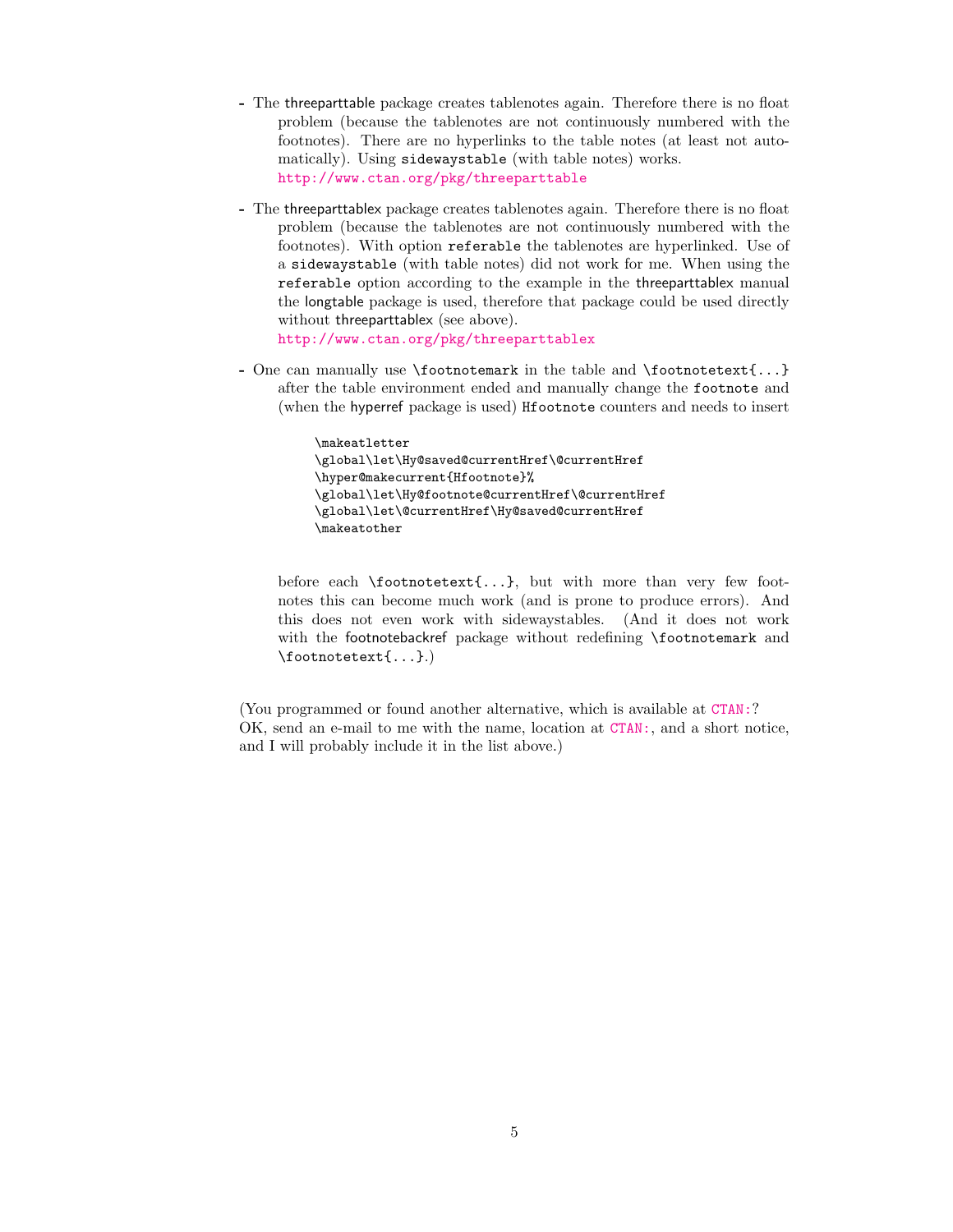# <span id="page-5-0"></span>4 Example

```
1 \langle *example\rangle2 \documentclass[british]{article}[2007/10/19]% v1.4h
3 %%%%%%%%%%%%%%%%%%%%%%%%%%%%%%%%%%%%%%%%%%%%%%%%%%%%%%%%%%%%%%%%%%%%%
4 \usepackage{float}[2001/11/08]% v1.3d
5 \usepackage{placeins}[2005/04/18]% v2.2 ; for \FloatBarrier
6 \usepackage{rotating}[2009/03/28]% v2.16a; for sidewaystable-environment
7 \usepackage[%
8 hyperfootnotes=true,%
9 extension=pdf,%
10 plainpages=false,%
11 pdfpagelabels=true,%
12 hyperindex=false,%
13 pdflang={en},%
14 pdftitle={tablefootnote package example},%
15 pdfauthor={H.-Martin Muench},%
16 pdfsubject={Example for the tablefootnote package},%
17 pdfkeywords={LaTeX, tablefootnote, footnote, table, H.-Martin Muench},%
18 % pdfview=FitH and FitBH do not work: hyperlinks in sidewaystables
19 % do no lead to the footnotes, due to a bug in pdfTeX,
20 % computing wrong anchor coordinates (Heiko Oberdiek, 29. October 2011)
21 % pdfview=Fit, FitV, FitR, FitB, FitBV work
22 % print is OK for all those options
23 pdfstartview=FitH,%
24 pdfpagelayout=OneColumn%
25 ]{hyperref}[2012/11/06]% v6.83m
26 % Due to the urls used in the example, either the hyperref or the url
27 % package are needed (or the urls must be removed before compiling).
28
29 \usepackage{footnotebackref}[2012/07/01]% v1.0
30 \usepackage{tablefootnote}[2014/01/26]% v1.1c
31
32 \gdef\unit#1{\mathord{\thinspace\mathrm{#1}}}%
33 \listfiles
34 \begin{document}
35 \pagenumbering{arabic}
36 \section*{Example for tablefootnote}
37
38 This example demonstrates the use of package\newline
39 \textsf{tablefootnote}, v1.1c as of 2014/01/26 (HMM).\newline
40 There were no options used. (The package provides no options.)\newline
41
42 \textbf{The \texttt{tablefootnote-example.tex} needs to be compiled
43 at least twice to get the references right!}\newline
44
45 If the etoolbox-package is found, it is automatically used.\newline
46
47 For more details please see the documentation!\newline
48
49 \noindent Save per page about $200\unit{ml}$ water,
50 2\unit{g} CO$_{2}$ and $2\unit{g}$ wood:\newline
51 Therefore please print only if this is really necessary.\newline
52
53 Here is some text.\footnote{And this is a text footnote.}\newline
54
55 Tables \ref{tab.symbol}, \ref{tab.normal}, \ref{tab.another} and
56 \ref{tab.floatH} show normal tables, table~\ref{tab.sideways} depicts
```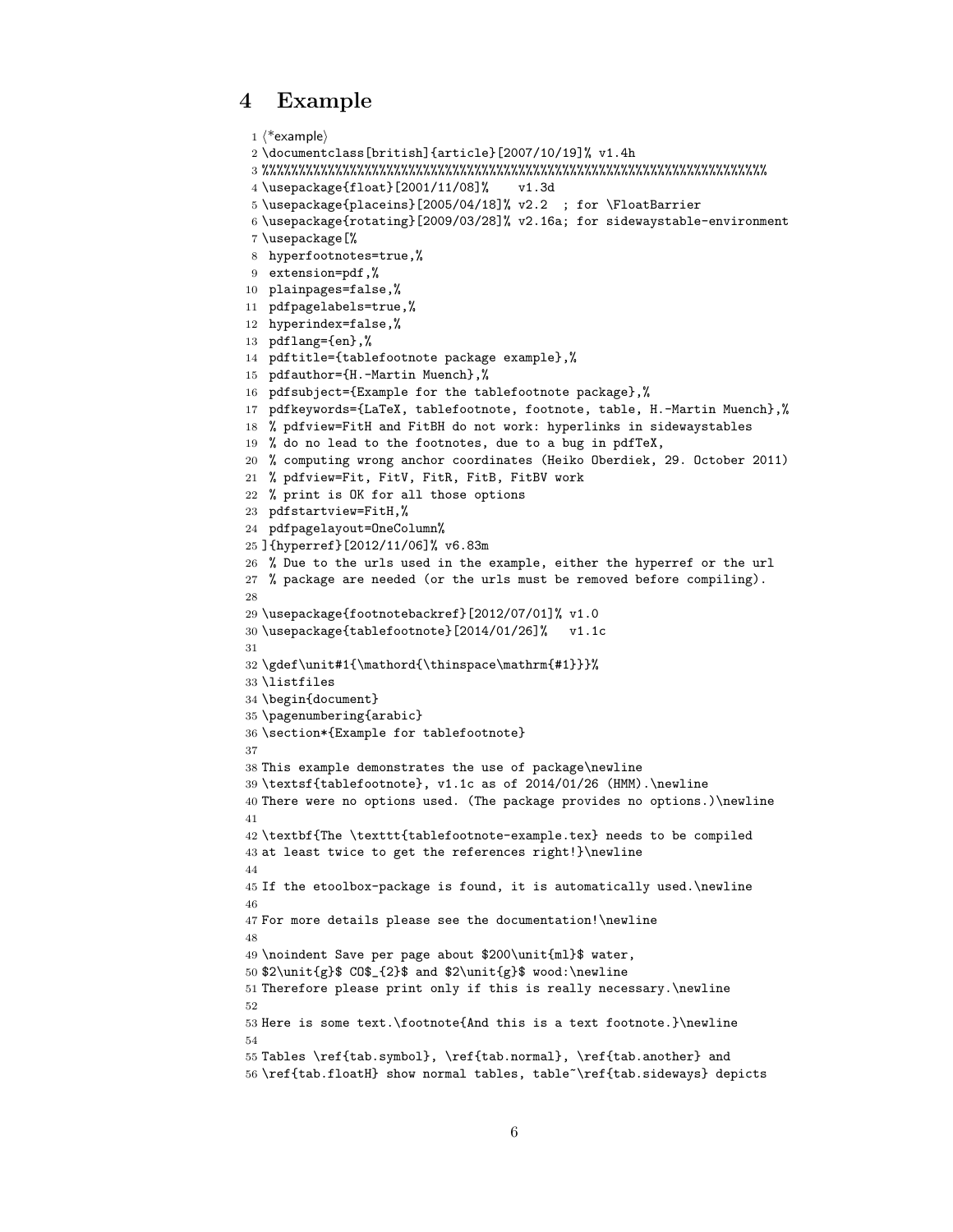```
57 a sidewaystable. Table~\ref{tab.floatH} uses the float
58 specifier~\texttt{H} from the float package.\newline
59
60 \texttt{Hyperref} option \verb|pdfview=FitH| and \verb|FitBH| do
61 not work due to a bug in pdf\TeX{}, computing wrong
62 anchor coordinates (\textsc{Heiko Oberdiek}, 29.~October 2011).
63 Depending on used pdf-viewer, hyperlinks in sidewaystables lead
64 e.\, \sqrt{g}.\, at the end of the document, not at the footnote.
65 \verb|pdfview=Fit|, \verb|FitV|, \verb|FitR|, \verb|FitB|,
66 \verb|FitBV| work, print is OK for all those options.
67
68 \bigskip
69
70 \listoftables
71
72 \pagebreak
73
74 \renewcommand{\thefootnote}{\fnsymbol{footnote}}
75 \verb|\renewcommand{\thefootnote}{\fnsymbol{footnote}}|
76 causes footnote{-}symbol{-}footnotes, which are possible
77 (see Table~\ref{tab.symbol}).
78
79 \begin{table}
80 \centering
81 \begin{tabular}{ccc}
82 Another\tablefootnote{A table footnote.} & %
83 text\tablefootnote{Another table footnote.} & %
84 in a table\tablefootnote{A third table footnote.}
85 \end{tabular}
86 \caption[A footnotesymbol table]{%
87 A table with footnote-symbol-footnotes.\label{tab.symbol}}
88 \end{table}
89
90 Some text.\footnote{A text footnote.}
91
92 \renewcommand{\thefootnote}{\arabic{footnote}}
93 \verb|\renewcommand{\thefootnote}{\arabic{footnote}}|
94 switches back to normal footnote numbers again.
95
96 \pagebreak
97
98 \begin{table}
99 \centering
100 \begin{tabular}{ccc}
101 Some\tablefootnote{A table footnote.} & %
102 text\tablefootnote[99]{A table footnote with custom footnote number.} & %
103 in a table\tablefootnote{A third table footnote.}
104 \end{tabular}
105 \caption[A table]{A normal table.\label{tab.normal}}
106 \end{table}
107
108 Some text.\footnote{Another text footnote.}
109
110 \pagebreak
111
```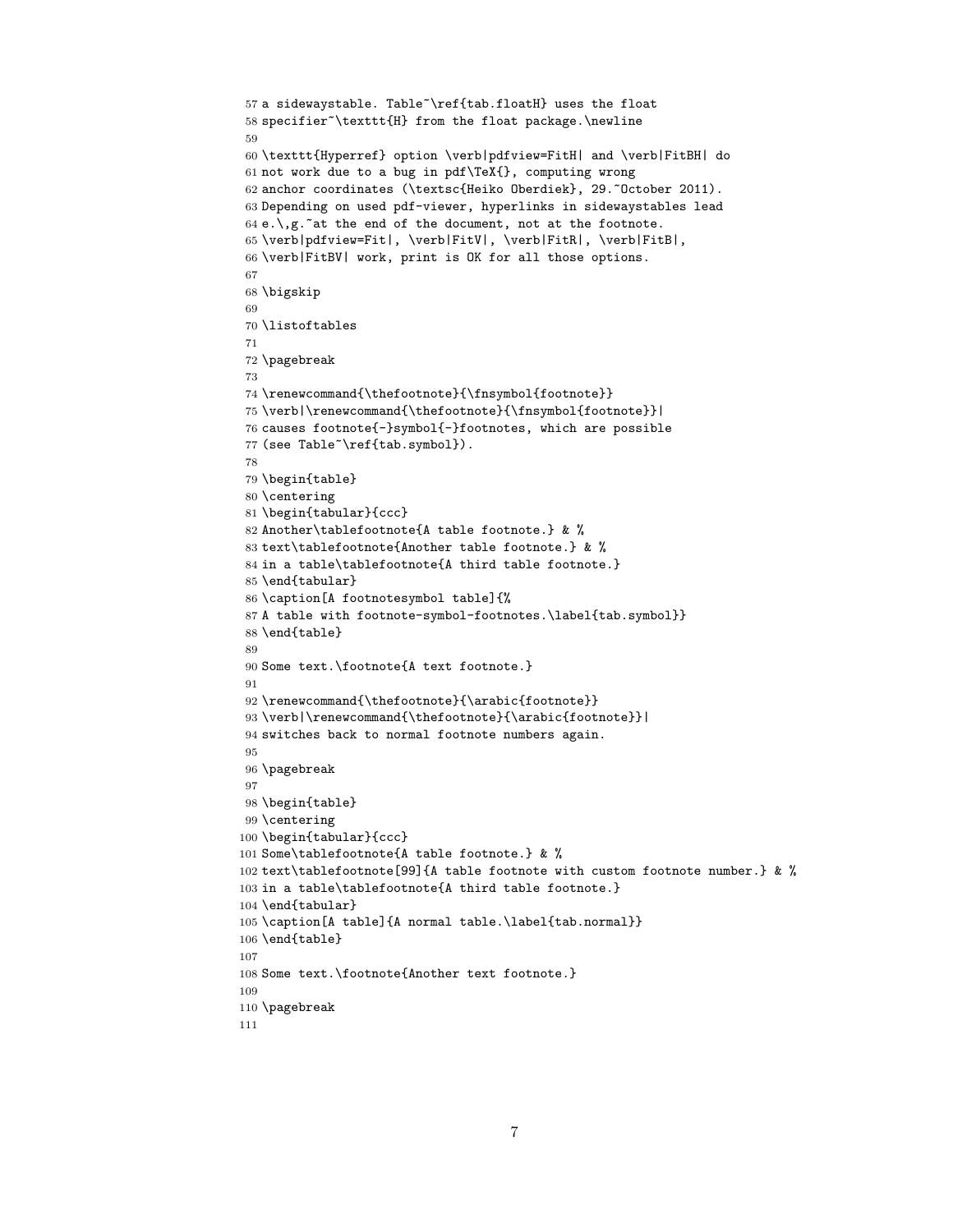```
112 More text.\footnote{And yet another text footnote.}
113
114 \begin{table}[t]
115 \centering
116 \begin{tabular}{|c|c|c|}
117 \hline
118 Another\tablefootnote{A $3^{rd}$ table footnote.} & %
119 text\tablefootnote{Another $3^{rd}$ table footnote.} & %
120 in a table\tablefootnote{A $3^{\rd}$ third table footnote.}\\ \hline
121 \end{tabular}
122 \caption[Another table]{Another table (third one)\label{tab.another}}
123 \end{table}
124
125 Please note that Table~\ref{tab.another} floated to the top of the page.
126 While the footnotes are set and (when hyperref is used) hyperlinked,
127 they are not automatically adapted. Thus either do not use a footnote
128 at the same page before the table, or place the table in
129 \textquotedblleft here\textquotedblright\ or
130 \textquotedblleft bottom\textquotedblright\ position.
131 \verb|\clear(double)page|, \verb|h(!)|, \verb|H|~from the
132 \texttt{float} package, or \verb|\FloatBarrier| from the
133 \texttt{picins} package might help, too. (Or move the table in the
134 source code near the position where it floats to
135 or use the optional footnote marks.)
136
137 Table~\ref{tab.floatH} (page~\pageref{tab.floatH}) uses float specifier
138 \texttt{H} from the float package and does not float.
139
140 Some text.\footnote{This is just another text footnote.}
141
142 \pagebreak
143
144 \FloatBarrier
145
146 \begin{sidewaystable}
147 \centering%
148 \begin{tabular}{ccc}
149 Text\tablefootnote{Please rotate the view for testing the %
150 hyperlinks.} & %
151 in a\tablefootnote[98]{Another sidewaystable footnote %
152 with optional footnote mark.} & %
153 sidewaystable%
154 \tablefootnote{Sidewaystable-environment provided by %
155 \url{http://www.ctan.org/pkg/rotating} package.}
156 \end{tabular}
157 \caption[A sideways table]{A table in the \texttt{sideways} %
158 environment\label{tab.sideways}}%
159 \end{sidewaystable}%
160
161 \FloatBarrier
162
163 \pagebreak
164
```

```
8
```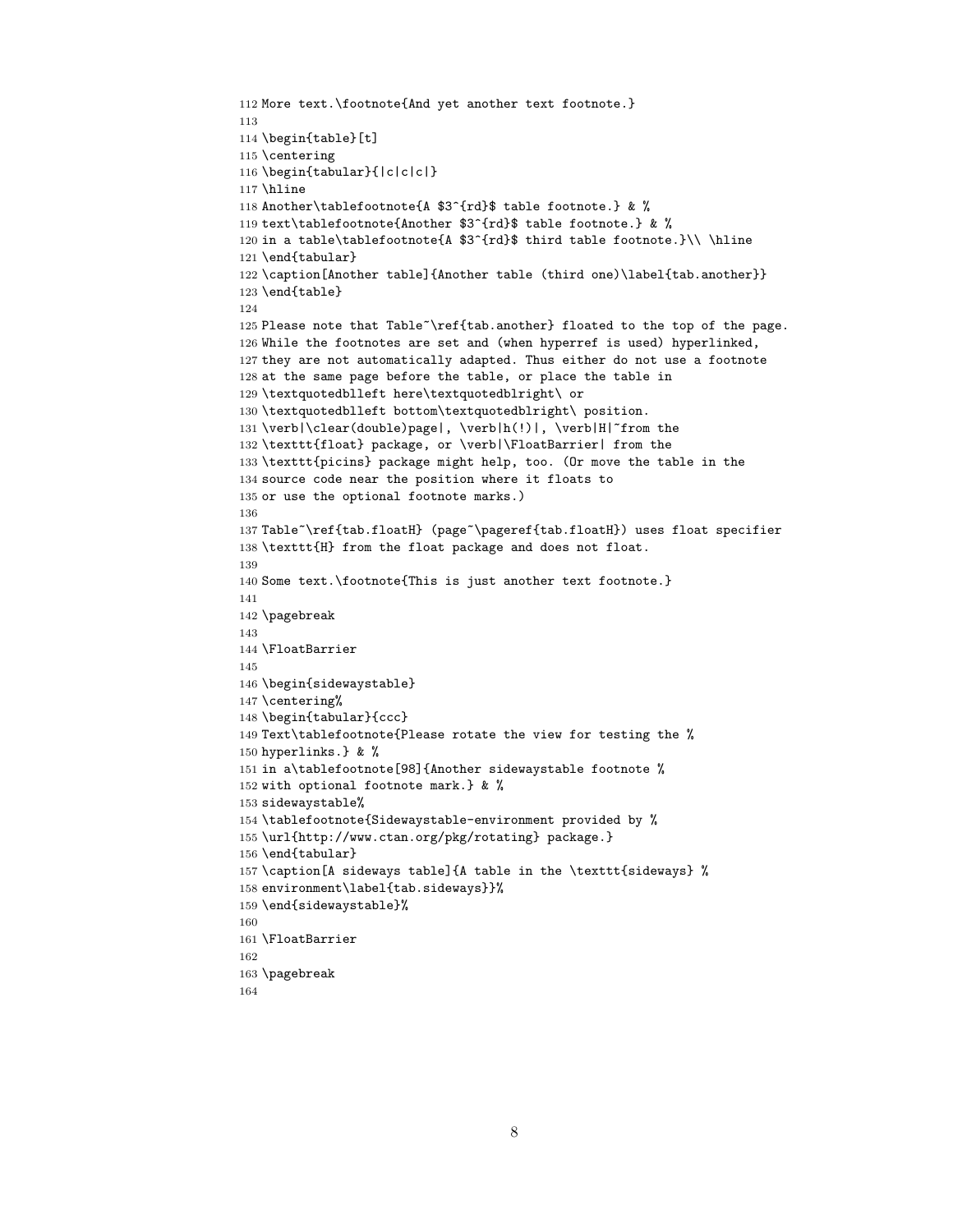```
165 A last table, here with float specifier \texttt{H} from the
166 float\footnote{\url{http://www.ctan.org/pkg/float}} package.
167
168 \begin{table}[H]
169 \centering
170 \begin{tabular}{ccc}
171 Another\tablefootnote{A $5^{th}$ table footnote.} & %
172 text\tablefootnote{Another $5^{th}$ table footnote.} & %
173 in a table\tablefootnote{A $5^{th}$ third table footnote.}
174 \end{tabular}
175 \caption[A last table]{A very last table\label{tab.floatH}}
176 \end{table}
177
178 Some text.\footnote{This is just another text footnote.}
179
180 \pagebreak
181
182 End of the example for the
183 tablefootnote\footnote{\url{http://www.ctan.org/pkg/tablefootnote}}
184 package.
185
186 \end{document}
187 \langle/example\rangle
```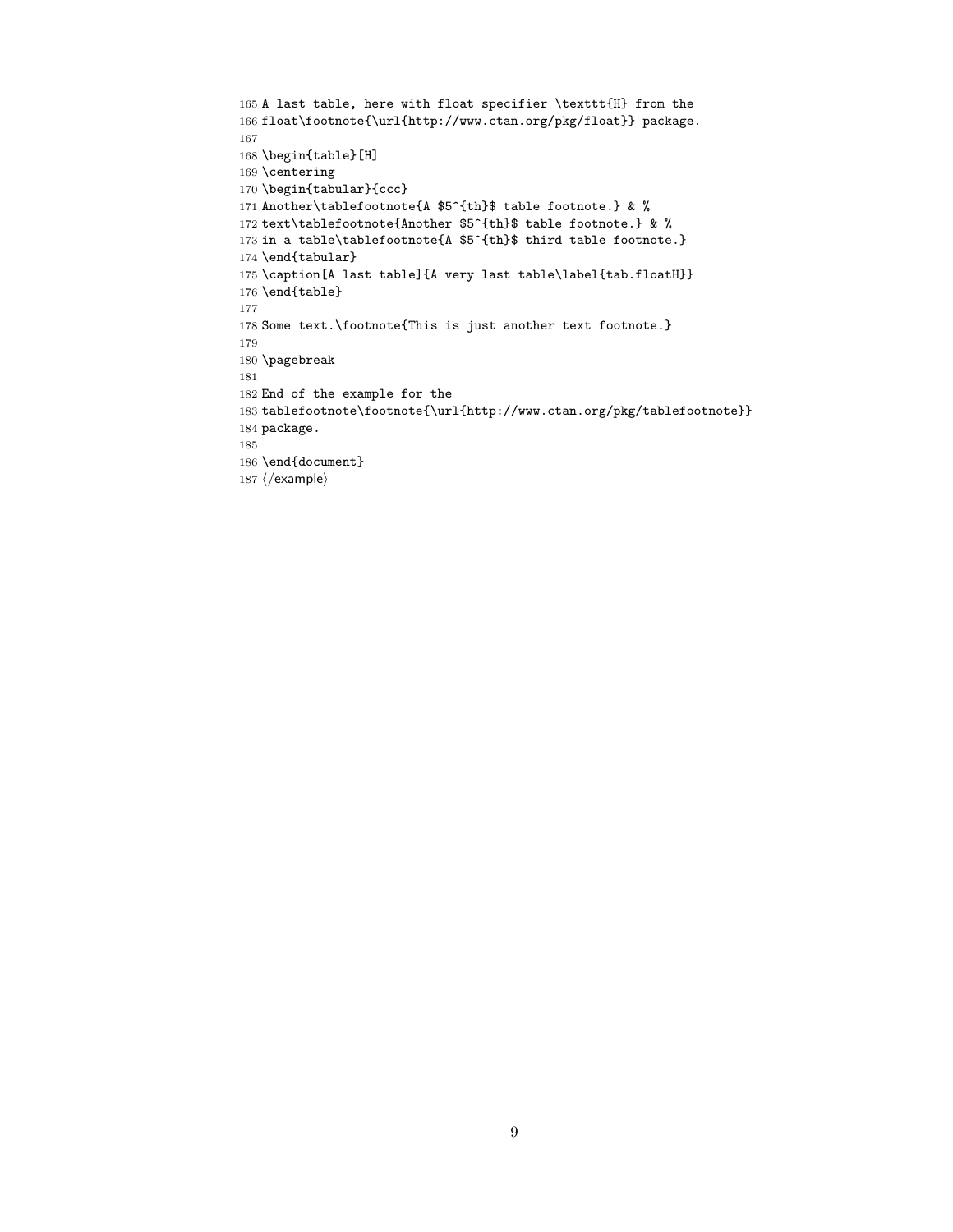# <span id="page-9-0"></span>5 The implementation

We start off by checking that we are loading into  $\angle FFR2_{\epsilon}$  and announcing the name and version of this package.

188  $\langle$ \*package $\rangle$ 

```
189 \NeedsTeXFormat{LaTeX2e}[2011/06/27]
190 \ProvidesPackage{tablefootnote}[2014/01/26 v1.1c
191 Table foot notes (HMM)]
   A short description of the tablefootnote package:
```

```
192 %% Provides the \tablefootnote[...]{...} command
193 %% for footnotes in (sideways)tables.
194
```
We need the ltxcmds and letltxmacro packages by HEIKO OBERDIEK:

```
195 \RequirePackage{ltxcmds}[2011/11/09]% v1.22
196 \RequirePackage{letltxmacro}[2010/09/02]% v1.4
197 \RequirePackage{xifthen}[2009/04/17]% v1.3
```
A last information for the user:

```
198 %% tablefootnote may work with earlier versions of LaTeX and those
199 %% packages, but this was not tested. Please consider updating
200 %% your LaTeX and packages to the most recent version
201 %% (if they are not already the most recent version).
202
```
See subsection [6.1](#page-20-1) about how to get them.

When the rotating package (for sidewaystables) is used, it must be loaded before the tablefootnote package and it must be a recent version:

```
203 \@ifpackageloaded{rotating}{%
204 \gdef\tfn@rotating{1}
205 \@ifpackagelater{rotating}{2009/03/28}% v2.16a
206 \{ \% \ge 2009/03/28, \text{OK} \}207 }{% else
208 \PackageWarningNoLine{tablefootnote}{%
209 It is required version\MessageBreak%
210 2009/03/28 v2.16a (or later) of package rotating,\MessageBreak%
211 but only version\MessageBreak%
212 '\csname ver@rotating.sty\endcsname'\MessageBreak%
213 is available}%
214 }%
215 }{% else
216 \gdef\tfn@rotating{0}%
217 }
218
```
<span id="page-9-16"></span><span id="page-9-3"></span>There are no options to be processed.

We need some definitions:

```
219 \def\tfn@footnotetablecount{0}
220 \def\tfn@footnotetableprint{0}
221 \def\tfn@footnotezero{0}
222 \def\tfn@fnt{0}
223 \def\tfn@swt{0}% _s_ide_w_ays_t_able
224 \def\tfn@fmpw{\relax}% f_oot_m_isc_p_ara_w_arn-switch
225 \def\tfn@fnbr{0}% f_oot_n_ote_b_ack_r_ef(erence package)
226
```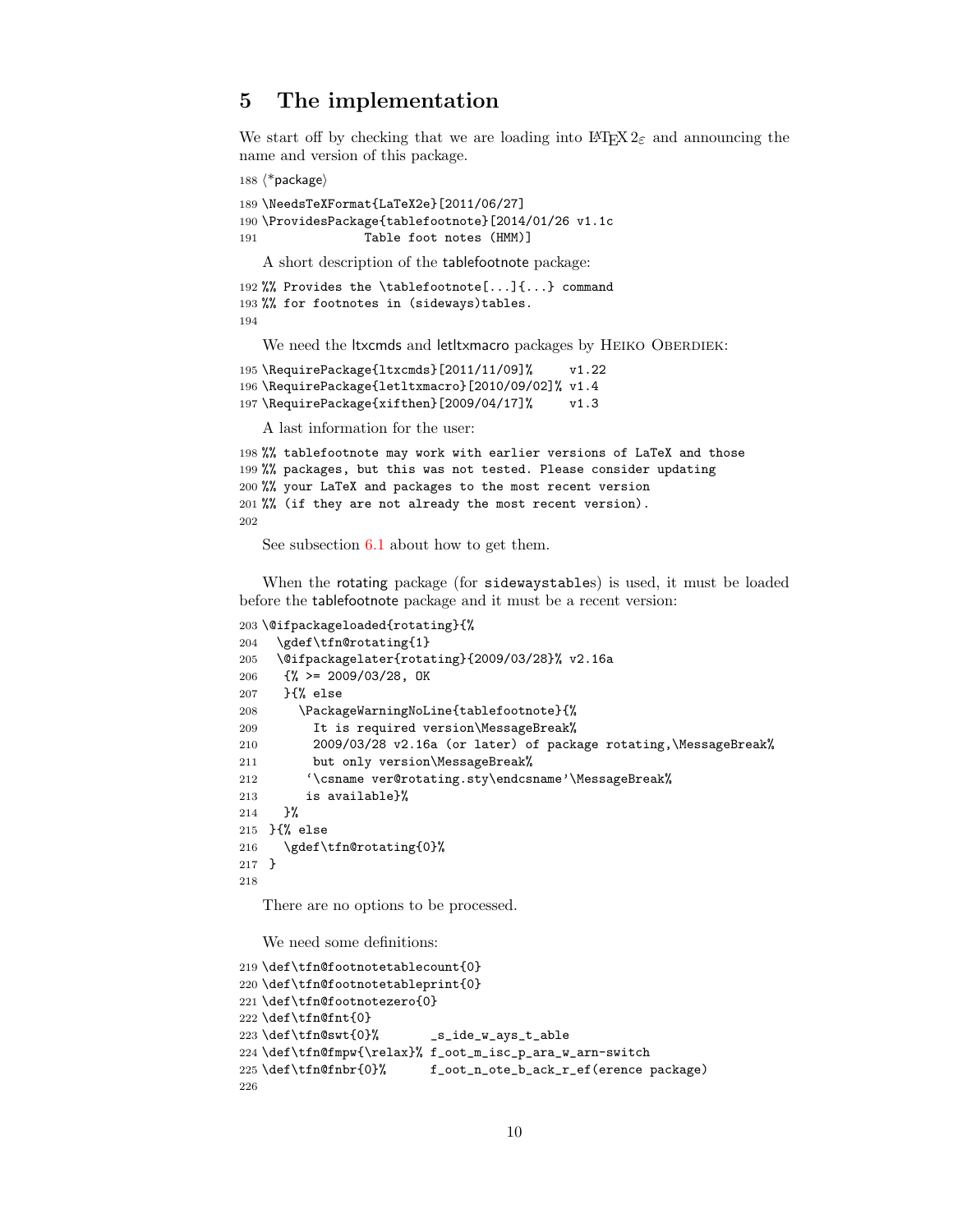```
\tfn@hyperfootnotes We need a wrapper for the used \ifHy@hyperfootnotes, which is not defined
                  when the hyperref package has not been loaded:
                  227 \DeclareRobustCommand{\tfn@hyperfootnotes}[2]{%
                  228 \ifHy@hyperfootnotes%
                  229 #1%
                  230 \else%
                  231 #2%
                  232 \fi%
                  233 }
                  234
  \tablemakefntext \tablemakefntext makes the footnotetext for a footnote in a table.
                  235 \ltx@ifpackageloaded{footnotebackref}{%
                  236 \gdef\tfn@fnbr{1}%
                  237 \ifx\FootnoteBackref@symbol\empty%
                  238 \ifFootnoteBackref@numberlinked%
                  239 \newcommand\tablemakefntext[1]{%
                  240 \noindent\makebox[1.634em][r]{%
                  241 \mbox{\textsuperscript{\normalfont%
                  242 \hyperlink{tfn:m\theHfootnote}{\@thefnmark}%
                  243 }}}%
                  244 \longrightarrow #1%
                  245 }
                  246 \else
                  247 \newcommand\tablemakefntext[1]{%
                  248 \noindent\makebox[1.8em][r]{%
                  249 \mbox{\textsuperscript{\normalfont%
                  250 \\@thefnmark%
                  251 }}}%
                  252 #1%
                  253 }
                  254 \fi
                  255 \else
                  256 \newcommand\tablemakefntext[1]{%
                  257 \noindent\makebox[1.8em][r]{%
                  258 \mbox{\textsuperscript{\normalfont%
                  259 \ifFootnoteBackref@numberlinked%
                  260 \hyperlink{tfn:m\theHfootnote}{\@thefnmark}\ %
                  261 \text{else\textit{%}}262 \\@thefnmark%
                  263 \overrightarrow{1}264 }}}%
                  265 \hyperlink{tfn:m\theHfootnote}{\FootnoteBackref@symbol}%
                  266 #1%
                  267 }
                  268 \fi
                  269 }{%
                  270 \newcommand\tablemakefntext[1]{%
                  271 \noindent\makebox[1.8em][r]{%
                  272 \mbox{\textsuperscript{\normalfont%
                  273 \@thefnmark%
                  274 }}}%
                  275 #1%
                  276 }
                  277 }
                  278
```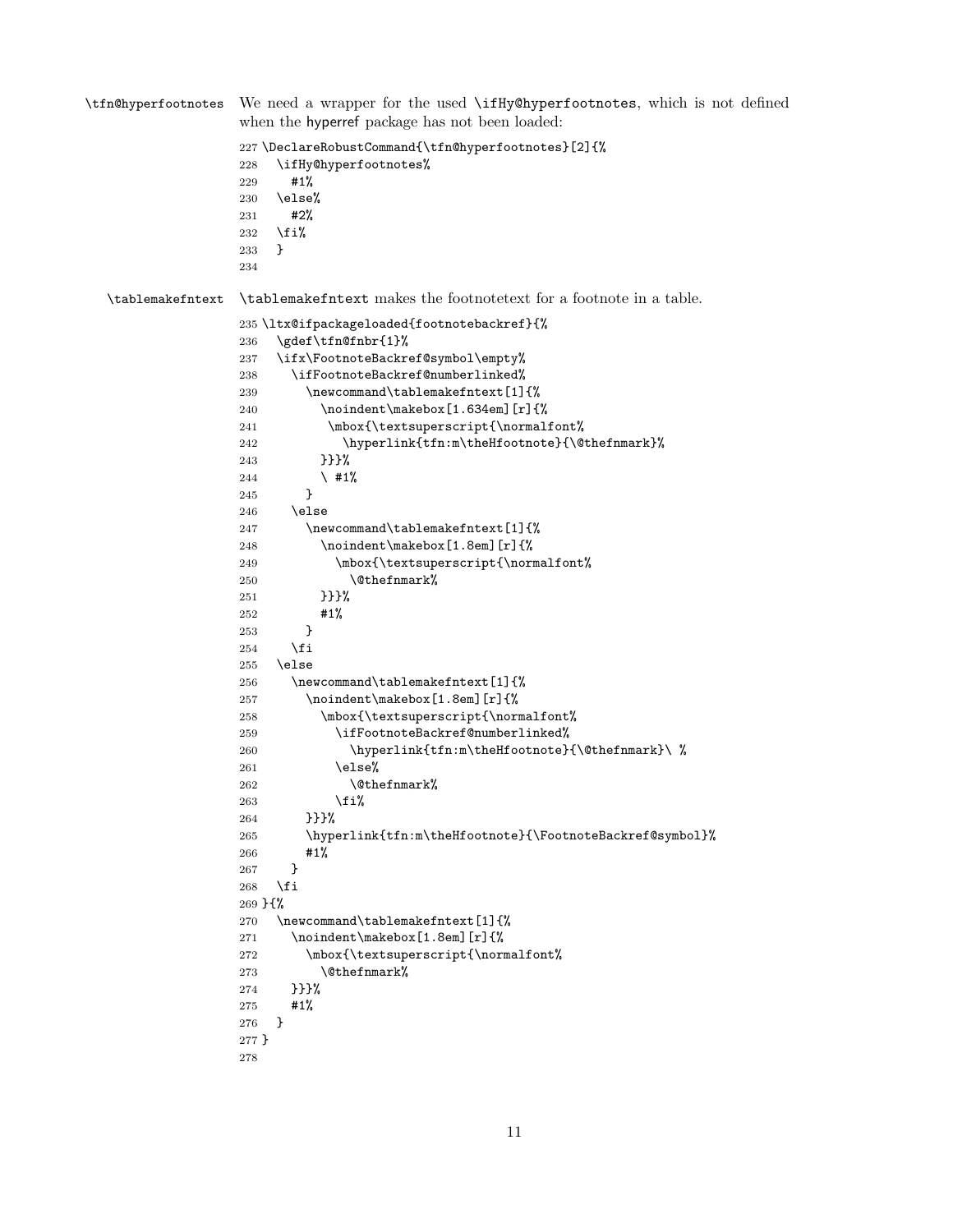```
\swtablemakefntext
                      279 \newcommand\swtablemakefntext[1]{\noindent\ #1}
                      280
  \tfn@footnotemarks \tfn@footnotemarks uses the \footnotemark command to place a foot note mark
                      and decreases the \tfn@footnotetablecount (i. e. increases the negative value) of
                      the number of footnote(marks) in the table. If the footnotebackref package is used,
                      it is also necessary to create an according \hypertarget for the back reference.
                      281 \newcommand{\tfn@footnotemarks}[1][]{%
                      282 \hbox{%
                      283 \ifthenelse{\isempty{#1}}%
                      284 {\footnotemark%
                      285 \ltx@ifpackageloaded{footnotebackref}%
                      286 {\raisebox{\ht\strutbox}{\hypertarget{tfn:m\theHfootnote}{}}}%
                      287 {% footnotebackref not loaded
                      288 } ?
                      289 }%
                      290 {\ltx@ifpackageloaded{hyperref}%
                      291 {\tfn@hyperfootnotes{%
                      292 \hyperlink{tfn:#1}{\footnotemark[#1]}%
                      293 }{\footnotemark[#1]}}%
                      294 {\footnotemark[#1]}%
                      295 \ltx@ifpackageloaded{footnotebackref}%
                      296 {\raisebox{\ht\strutbox}{\hypertarget{tfn:m#1}{}}}{}%
                      297 }%
                      298 }%
                      299 \@tempcnta=\tfn@footnotetablecount\relax%
                      300 \advance\@tempcnta by -1\relax%
                      301 \xdef\tfn@footnotetablecount{\the\@tempcnta}%
                      302 }
                      303
\tfn@footmiscparawarn When the footmisc package is used with option para, we need to issue a warning.
                      (Any idea how to resolve this issue?)
                      It must be given inside of it's own command, because \ifFN@para is not defined
                      when footmisc has not been loaded, and then the \fi would be a \fi without \fi(and T<sub>E</sub>X does not like single \text{ifis}).
                      304 \newcommand{\tfn@footmiscparawarn}{%
                      305 \ifFN@para%
                      306 \PackageWarning{tablefootnote}{%
                      307 Package footmisc with option para used.\MessageBreak%
                      308 Unfortunately package tablefootnote is not yet\MessageBreak%
                      309 able to regard this in sidewaystables.\MessageBreak%
                      310 Here the footnotes are printed one below\MessageBreak%
                      311 the other. Sorry!\MessageBreak%
                      312 }%
                      313 \fi%
                      314 }
                      315
    \tfn@updateHyper \tfn@updateHyper updates some hyperref internals.
                      316 \newcommand{\tfn@updateHyper}{%
                      317 % The code of this command is partly from the
                      318 % hyperref package by Heiko Oberdiek, 2011/10/01, v6.82j.
                      319 % Newer versions of that package are available at CTAN.org.
                      320 \quad \verb|\global\let\Hy@saved@currentHref\@currentHref\@
```
<span id="page-11-26"></span><span id="page-11-23"></span><span id="page-11-21"></span><span id="page-11-20"></span><span id="page-11-19"></span><span id="page-11-12"></span><span id="page-11-11"></span><span id="page-11-3"></span><span id="page-11-0"></span>\tfn@hyperfootnotes{\hyper@makecurrent{Hfootnote}}{}%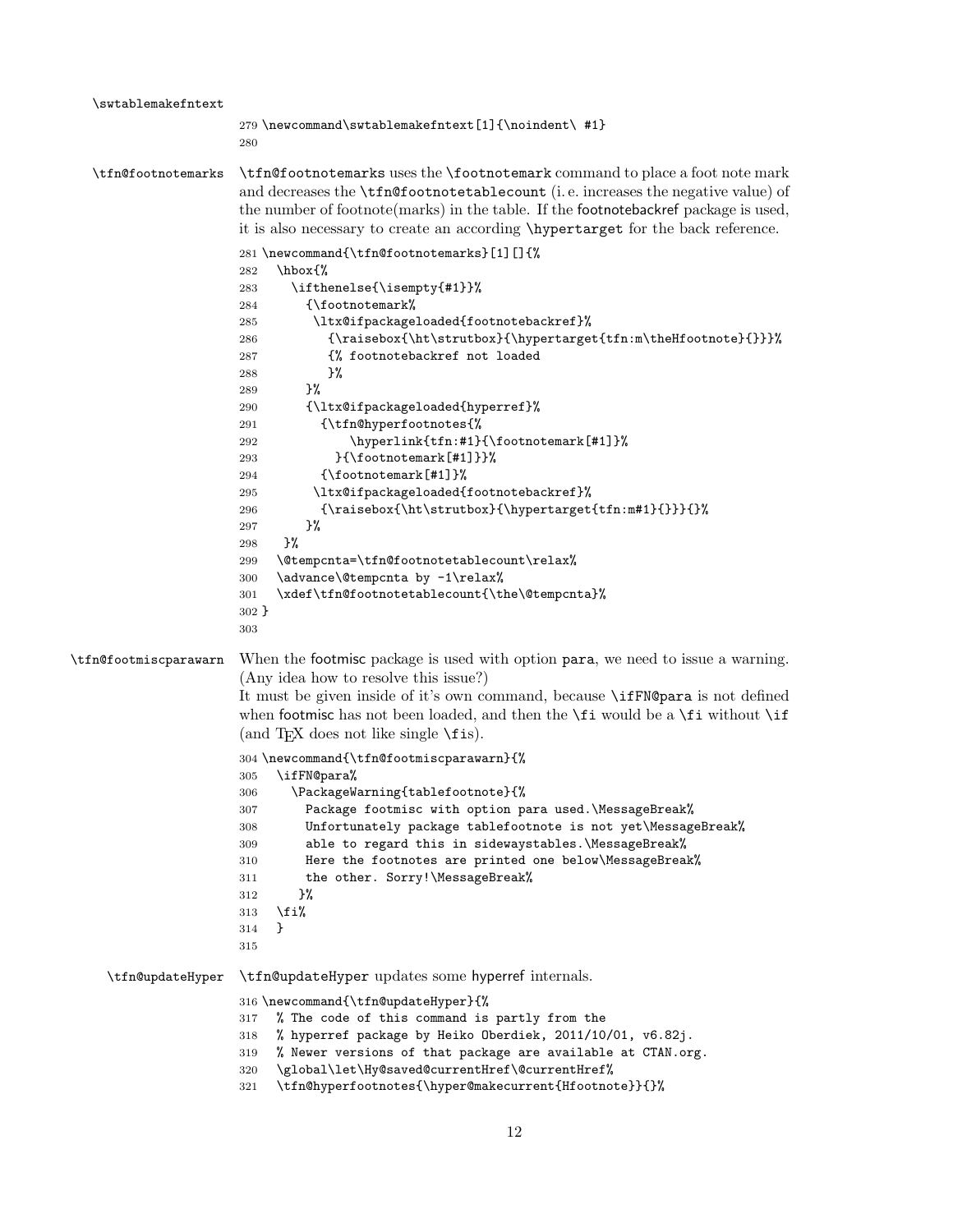```
322 \global\let\Hy@footnote@currentHref\@currentHref%
```

```
323 \global\let\@currentHref\Hy@saved@currentHref%
```

```
324 }
```
<span id="page-12-20"></span>\tfn@footnotetext \tfn@footnotetext contains the \footnotetext[...]{...} command and handles the numbering. \tfn@footnotetext will be executed after the table. The foot note counter has been increased automatically with each \footnotemark, therefore it must be reset to its value before the table began.

<span id="page-12-18"></span><span id="page-12-16"></span>

|     | 326 \newcommand{\tfn@footnotetext}[2][]{%                   |  |  |
|-----|-------------------------------------------------------------|--|--|
|     | 327 \ifx\tfn@footnotetableprint\tfn@footnotezero%           |  |  |
| 328 | % This is the first footnotetext after the (sideways)table. |  |  |
| 329 | \addtocounter{footnote}{\tfn@footnotetablecount}%           |  |  |

<span id="page-12-2"></span>When the hyperref package is used, also its Hfootnote counter must be reset (when the footnotes are hyperlinked).

```
330 \ltx@ifpackageloaded{hyperref}{%
331 \tfn@hyperfootnotes{%
332 \addtocounter{Hfootnote}{\tfn@footnotetablecount}}{}%
333 \tfn@updateHyper%
334 }{}%
335 \fi%
```
For issuing the text for the next footnote the footnote-counter (and Hfootnote counter in case of links) are increased by one.

```
336 \addtocounter{footnote}{+1}%
337 \ltx@ifpackageloaded{hyperref}{%
338 \tfn@hyperfootnotes{\addtocounter{Hfootnote}{+1}}{}%
```
<span id="page-12-5"></span>The hyperref package was not expecting this kind of change of the (H)footnote numbers, therefore some code-lines are missing here which can be found at other places in that same package and are called by this command.

#### <span id="page-12-25"></span>\tfn@updateHyper%

When hyperref is not loaded, nothing is to be done here.

```
340 }{}%
```
The  $\footnotesize{\text{footnotesize:}\quad}$   $\color{red}\text{red}$ ...} places the foot note text as usual.

```
341 \ifx\tfn@swt\tfn@footnotezero%
342 \ifthenelse{\isempty{#1}}%
343 {\footnotetext{#2}}%
344 {\ltx@ifpackageloaded{hyperref}%
345 {\tfn@hyperfootnotes{%
346 \footnotetext[#1]{%
347 \raisebox{\ht\strutbox}{\hypertarget{tfn:#1}{}}#2}%
348 }{\footnotetext[#1]{#2}%
349 }%
350 }{\footnotetext[#1]{#2}}%
351 }%
352 \else%
```
<span id="page-12-9"></span><span id="page-12-8"></span>If there is more than one tablefootnote in the sidewaystable, the \tfn@footmiscparawarn shall be given,

```
353 \ifx\tfn@footnotetableprint\tfn@footnotezero%
354 \gdef\tfn@fmpw{\tfn@footmiscparawarn}%
355 \else%
356 \ltx@ifpackageloaded{footmisc}{\tfn@fmpw}{\relax}%
```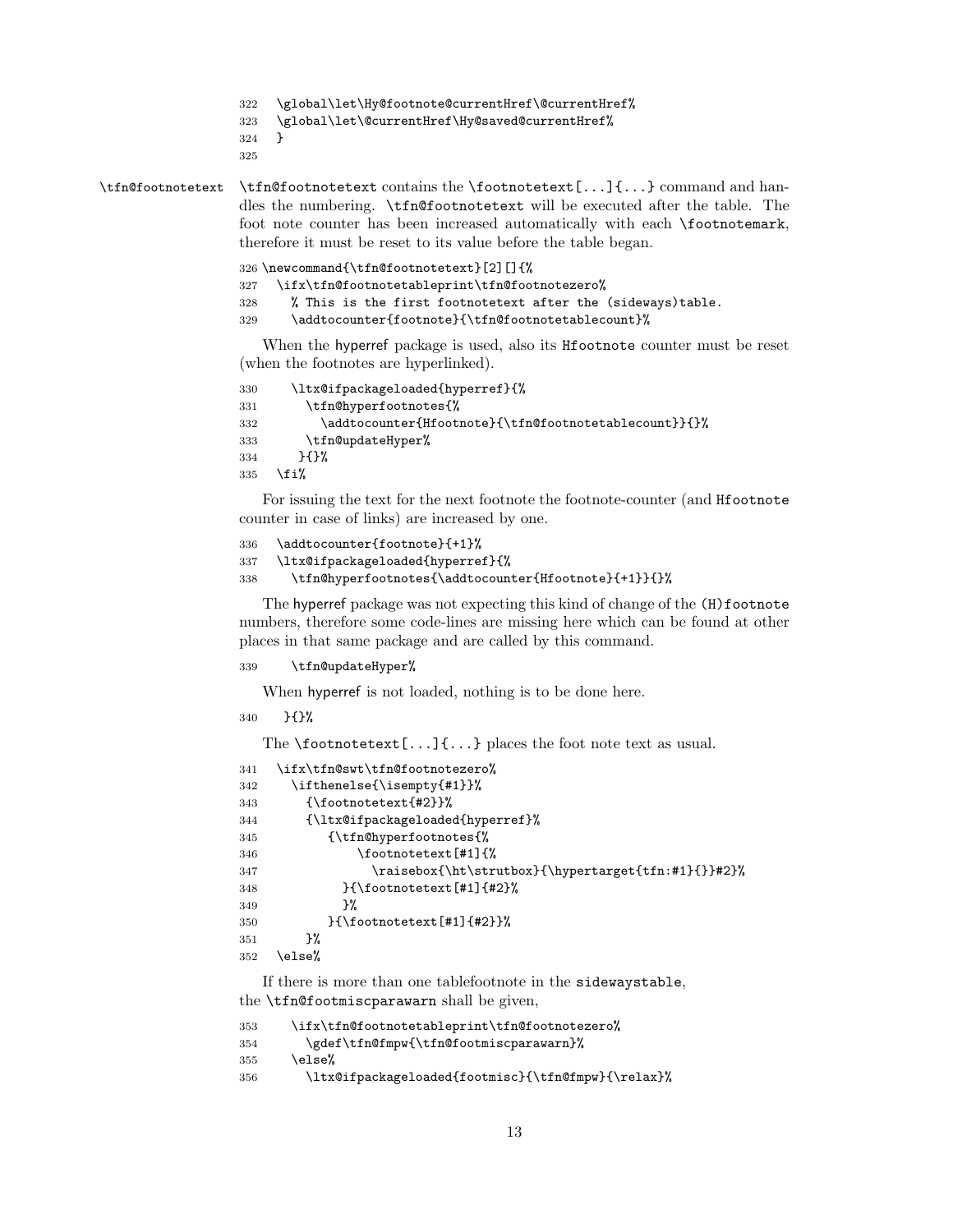but we do not want to repeat the message for a third(, forth,...) tablefootnote in the sidewaystable.

<span id="page-13-28"></span> \gdef\tfn@fmpw{\relax}% 358  $\overline{\text{f}1\text{}}$ 

\@makefnmark is

\hbox {\@textsuperscript {\normalfont \@thefnmark }},

but according to \show\@thefnmark here \@thefnmark is {\protect \itshape} instead of \thefootnote (Why?!).

If the footnotebackref package is used, back references must be created for the table footnotes, too.

<span id="page-13-33"></span><span id="page-13-32"></span><span id="page-13-31"></span><span id="page-13-30"></span><span id="page-13-29"></span><span id="page-13-27"></span><span id="page-13-26"></span><span id="page-13-25"></span><span id="page-13-24"></span><span id="page-13-23"></span><span id="page-13-22"></span><span id="page-13-21"></span><span id="page-13-20"></span><span id="page-13-19"></span><span id="page-13-18"></span><span id="page-13-17"></span><span id="page-13-16"></span><span id="page-13-15"></span><span id="page-13-14"></span><span id="page-13-13"></span><span id="page-13-12"></span><span id="page-13-11"></span><span id="page-13-10"></span><span id="page-13-9"></span><span id="page-13-8"></span><span id="page-13-7"></span><span id="page-13-6"></span><span id="page-13-5"></span><span id="page-13-4"></span><span id="page-13-3"></span><span id="page-13-2"></span><span id="page-13-1"></span><span id="page-13-0"></span>

| 359 | \ltx@ifpackageloaded{footnotebackref}{%                       |
|-----|---------------------------------------------------------------|
| 360 | \LetLtxMacro{\tfncurrentmft}{\@makefntext}%                   |
| 361 | \LetLtxMacro{\@makefntext}{\swtablemakefntext}%               |
| 362 | \ifthenelse{\isempty{#1}}%                                    |
| 363 | {\footnotetext{%                                              |
| 364 | \raisebox{\ht\strutbox}{\hypertarget{tfn:\theHfootnote}{}}%   |
| 365 | \hbox{\@textsuperscript{\normalfont%                          |
| 366 | \hyperlink{tfn:m\theHfootnote}{\thefootnote}}}\thinspace%     |
| 367 | \ifx\FootnoteBackref@symbol\empty%                            |
| 368 | \else\hyperlink{tfn:m\theHfootnote}{\FootnoteBackref@symbol}% |
| 369 | \fi%                                                          |
| 370 | #2}%                                                          |
| 371 | }{\edef\tfn@tfn{\arabic{footnote}}%                           |
| 372 | \edef\tfn@thn{\arabic{Hfootnote}}%                            |
| 373 | \setcounter{footnote}{#1}%                                    |
| 374 | \setcounter{Hfootnote}{#1}%                                   |
| 375 | \tfn@updateHyper%                                             |
| 376 | \footnotetext{%                                               |
| 377 | \raisebox{\ht\strutbox}{\hypertarget{tfn:#1}{}}%              |
| 378 | \hbox{\@textsuperscript{\normalfont%                          |
| 379 | \hyperlink{tfn:m#1}{#1}}}%                                    |
| 380 | \thinspace%                                                   |
| 381 | \ifx\FootnoteBackref@symbol\empty%                            |
| 382 | \else%                                                        |
| 383 | \raisebox{\ht\strutbox}{%                                     |
| 384 | \hyperlink{tfn:m#1}{\FootnoteBackref@symbol}}%                |
| 385 | \fi%                                                          |
| 386 | #2%                                                           |
| 387 | ን%                                                            |
| 388 | \setcounter{footnote}{\tfn@tfn}%                              |
| 389 | \setcounter{Hfootnote}{\tfn@thn}%                             |
| 390 | \tfn@updateHyper%                                             |
| 391 | }‰                                                            |
| 392 | \LetLtxMacro{\@makefntext}{\tfncurrentmft}%                   |
| 393 | H% footnotebackref not loaded                                 |
| 394 | \ifthenelse{\isempty{#1}}%                                    |
| 395 | {\footnotetext{%                                              |
| 396 | \hbox{\@textsuperscript{\normalfont\thefootnote}}%            |
| 397 | \ltx@ifpackageloaded{hyperref}%                               |
| 398 | {\tfn@hyperfootnotes{%                                        |
| 399 | \raisebox{\ht\strutbox}{%                                     |
| 400 | \hypertarget{tfn:\theHfootnote}{}}}{}%                        |
| 401 | ን {}‰                                                         |
| 402 | \thinspace%                                                   |
| 403 | #2}%                                                          |
| 404 | }{%                                                           |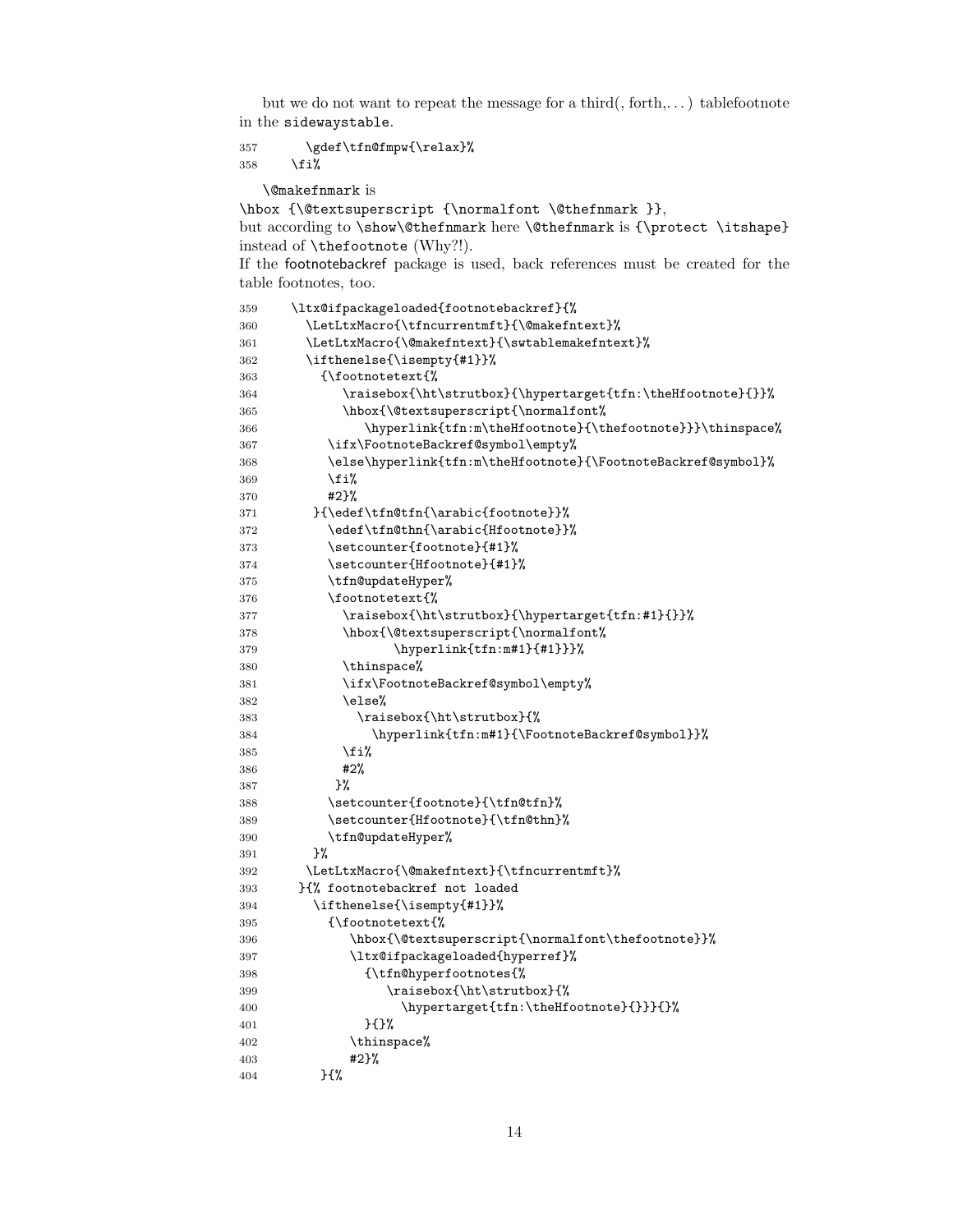```
405 \edef\tfn@tfn{\arabic{footnote}}%
406 \ltx@ifpackageloaded{hyperref}{%
407 \tfn@hyperfootnotes{\xdef\tfn@thn{\arabic{Hfootnote}}}{}%
408 }{}%
409 \setcounter{footnote}{#1}
410 \ltx@ifpackageloaded{hyperref}{%
411 \tfn@hyperfootnotes{\setcounter{Hfootnote}{#1}}{}%
412 \tfn@updateHyper%
413 } {}
414 \footnotetext{%
415 \hbox{\@textsuperscript{\normalfont #1}}%
416 \ltx@ifpackageloaded{hyperref}{%
417 \tfn@hyperfootnotes{\raisebox{\ht\strutbox}{%
418 \hypertarget{tfn:#1}{}}}{}%
419 } {}
420 \thinspace%
421 #2}%
422 \setcounter{footnote}{\tfn@tfn}%
423 \ltx@ifpackageloaded{hyperref}{%
424 \tfn@hyperfootnotes{\setcounter{Hfootnote}{\tfn@thn}}{}%
425 \tfn@updateHyper%
426 }{}%
427 }%
428 }%
429 \{f_i\}
```
<span id="page-14-25"></span><span id="page-14-16"></span><span id="page-14-15"></span><span id="page-14-11"></span><span id="page-14-7"></span>For further footnotes in the table the

\ifx\tfn@footnotetableprint\tfn@footnotezero. . . \fi from the beginning of this \tfn@footnotetext macro must not be repeated, therefore we deactivate this by defining \tfn@footnotetableprint to something other than 0 (here 1 is used).

#### <span id="page-14-18"></span>\gdef\tfn@footnotetableprint{1}%

\tfn@footnotetablecount contains the negative number of footnote texts to be printed, therefore it is increase by one (i. e. the negative number decreases, i. e.  $-3$  becomes  $-2$ ).

```
431 \@tempcnta=\tfn@footnotetablecount\relax%
```

```
432 \advance\@tempcnta by +1\relax%
```

```
433 \xdef\tfn@footnotetablecount{\the\@tempcnta}%
```
When it is zero, all footnote texts have been placed, and \tfn@footnotetableprint can be reset to zero and \tfn@tablefootnoteprintout can be cleared.

```
434 \ifx\tfn@footnotetablecount\tfn@footnotezero% all footnotes placed
435 \gdef\tfn@footnotetableprint{0}%
436 \global\let\tfn@tablefootnoteprintout\relax% brute force
437 %\else there is at least one \footnotemark which needs \footnotetext
438 \fi
439 }
440
```
<span id="page-14-22"></span>\tfn@tablefootnoteprintout When something shall be cleared or redefined, it is a good idea to define it. It will be later filled with the foot note text to be printed.

> <span id="page-14-12"></span> \newcommand{\tfn@tablefootnoteprintout}{\relax}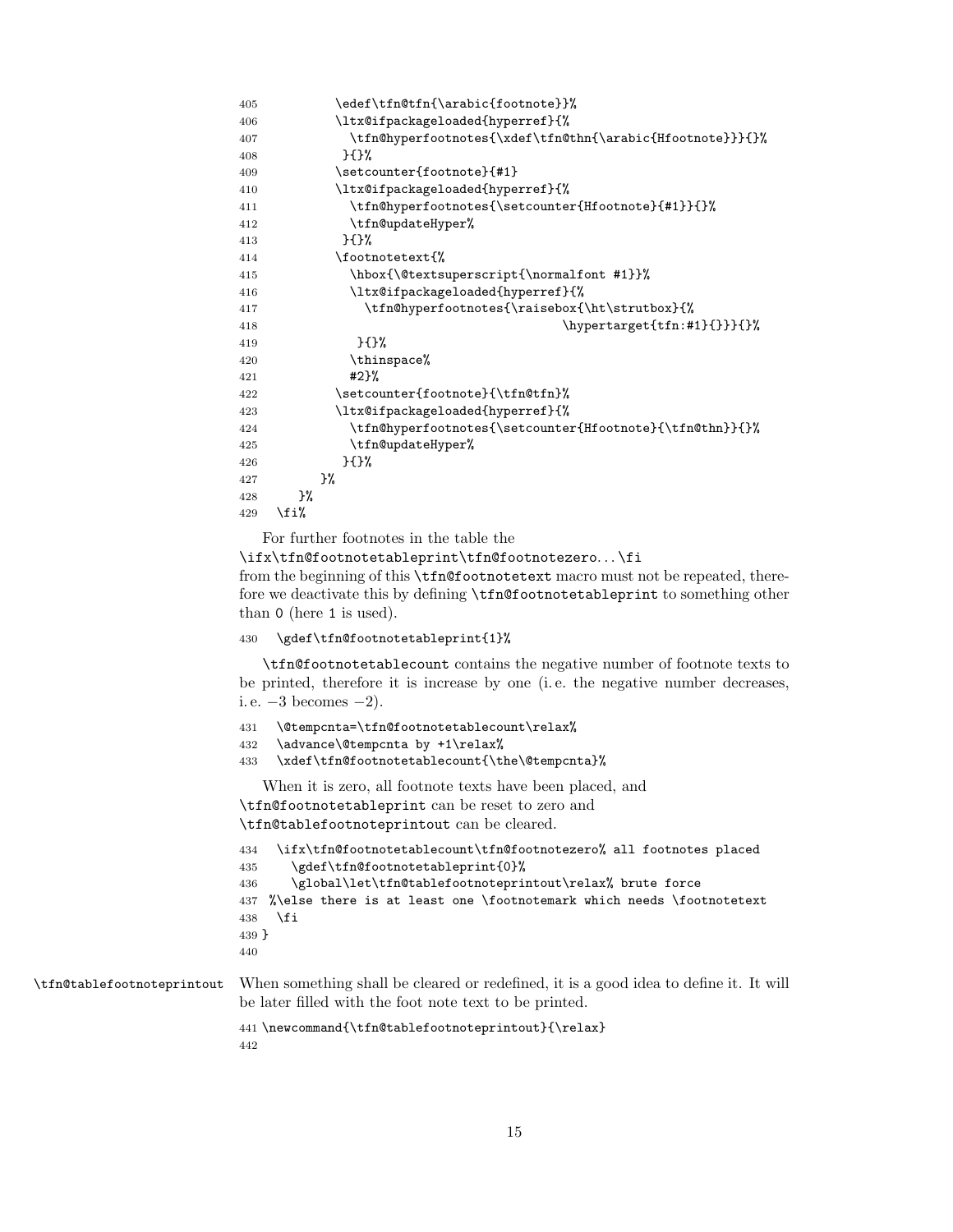```
\tablefootnote \tablefootnote[...]\{... \} is the command to be used by the user instead of
               \footnote[...]{...} in the (sideways)table. It places a foot note mark via
               \tfn@footnotemarks and appends a \tfn@footnotetext{#1} to the
               \tfn@tablefootnoteprintout macro, and remembers that table foot notes have
               been used.
               443 \newcommand{\tablefootnote}[2][]{%
               444 \tfn@footnotemarks[#1]%
               445 \ifthenelse{\isempty{#1}}{\relax}{%
               446 \ltx@GlobalPrependToMacro{\tfn@tablefootnoteprintout}{%
               447 \addtocounter{footnote}{+1}%
               448 \ltx@ifpackageloaded{hyperref}{%
               449 \tfn@hyperfootnotes{\addtocounter{Hfootnote}{+1}}{}%
               450 \tfn@updateHyper%
               451 }{}%
               452 }%
               453 }%
               454 \ltx@GlobalAppendToMacro{\tfn@tablefootnoteprintout}{%
               455 \tfn@footnotetext[#1]{#2}%
               456 \ifthenelse{\isempty{#1}}{\relax}{%
               457 \addtocounter{footnote}{-1}%
               458 \ltx@ifpackageloaded{hyperref}{%
               459 \tfn@hyperfootnotes{\addtocounter{Hfootnote}{-1}}{}%
               460 \tfn@updateHyper%
               461 }{}%
               462 }%
               463 }%
               464 \gdef\tfn@fnt{1}%
               465 }
               466
  \tfn@swtbox For sidewaystables the \tfn@tablefootnoteprintout is placed in a
               \parbox, which can be placed at the end of the sidewaystable:
               467 \newcommand{\tfn@swtbox}{%
               468 \ifvoid \footins%
               469 \vskip 2\baselineskip%
               470 \text{else}%
               471 \vskip \skip\footins%
               472 \fi%
               473 \parbox[b][][t]{\linewidth}{\raggedright\tfn@tablefootnoteprintout}%
               474 }
               475
                  \tfn@tablefootnoteprintout shall be executed after the end of the table
               environment. The etoolbox package provides very easy syntax for this:
               476 \IfFileExists{etoolbox.sty}{%
               477 \RequirePackage{etoolbox}[2011/01/03]% v2.1
               478 \AfterEndEnvironment{table}{%
               479 \ltx@ifpackageloaded{footnotebackref}{%
               480 \LetLtxMacro{\tfncurrentmft}{\@makefntext}%
               481 \LetLtxMacro{\@makefntext}{\tablemakefntext}%
               482 \tfn@tablefootnoteprintout%
               483 \LetLtxMacro{\@makefntext}{\tfncurrentmft}%
               484 }{% footnotebackref not loaded
               485 \tfn@tablefootnoteprintout%
               486 }%
```

```
487 \gdef\tfn@fnt{0}%
```

```
488 }%
```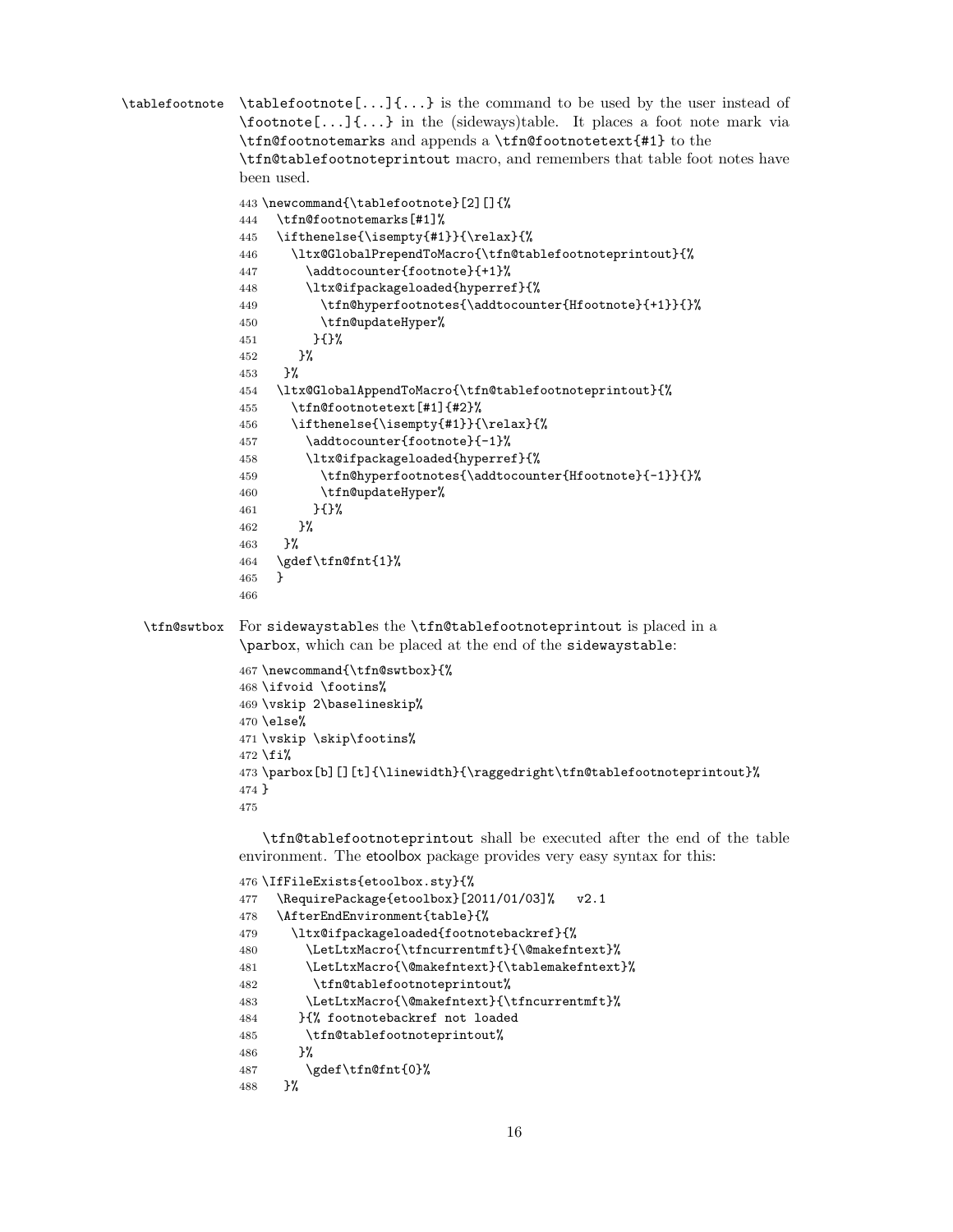When the rotating package has been loaded, we need to detect whether the \tablefootnote is placed inside of a sidewaystable.

```
489 \ltx@ifpackageloaded{rotating}{%
490 \AtBeginEnvironment{sidewaystable}{%
491 \gdef\tfn@swt{1}%
492 }
```
At the end of sidewaystable environments \tfn@swtbox shall be placed (if there was any \tablefootnote in that sidewaystable at all). And \tfn@swt as well as \tfn@fnt must be reset to 0.

```
493 \AtEndEnvironment{sidewaystable}{%
494 \ifx\tfn@fnt\tfn@footnotezero% \relax
495 \else%
496 \ltx@ifpackageloaded{footnotebackref}{%
497 \LetLtxMacro{\tfncurrentmft}{\@makefntext}%
498 \LetLtxMacro{\@makefntext}{\tablemakefntext}%
499 \tfn@swtbox%
500 \LetLtxMacro{\@makefntext}{\tfncurrentmft}%
501 }{% footnotebackref not loaded
502 \tfn@swtbox%
503 }%
504 \fi%
505 \gdef\tfn@swt{0}%
506 \gdef\tfn@fnt{0}%
507 }%
508 }{}% else \relax
509 }{%
```
<span id="page-16-21"></span><span id="page-16-19"></span><span id="page-16-17"></span>When the etoolbox package is not available (e.g. because of missing  $\varepsilon$ -T<sub>E</sub>X) we do a workaround:

```
510 \PackageWarning{tablefootnote}{%
511 Package etoolbox not available, therefore\MessageBreak%
512 substituting commands \string\AtEndEnvironment\space %
513 and\MessageBreak%
514 \string\AfterEndEnvironment\space for tablefootnotes%
515 \MessageBreak%
516 }%
517 \@ifpackagelater{letltxmacro}{2010/09/02}%
518 {% >= 2010/09/02, OK
519 \GlobalLetLtxMacro{\tfnorigtable}{\table}
520 \GlobalLetLtxMacro{\tfnendorigtable}{\endtable}
```
<span id="page-16-10"></span><span id="page-16-8"></span><span id="page-16-0"></span>\GlobalLetLtxMacro was introduced in version 2010/09/02 v1.4 of the letltxmacro package.

<span id="page-16-14"></span><span id="page-16-11"></span><span id="page-16-9"></span>

| \PackageError{tablefootnote}{%<br>522<br>Outdated version of letltxmacro package used%<br>523<br>$\frac{1}{2}$ {Version 2010/09/02 v1.4 or newer needed but not found!<br>524 |  |
|-------------------------------------------------------------------------------------------------------------------------------------------------------------------------------|--|
|                                                                                                                                                                               |  |
|                                                                                                                                                                               |  |
|                                                                                                                                                                               |  |
| \MessageBreak%<br>525                                                                                                                                                         |  |
| Update the used letltxmacro package.}<br>526                                                                                                                                  |  |
| \LetLtxMacro{\tfnorigtable}{\table}<br>527                                                                                                                                    |  |
| \LetLtxMacro{\tfnendorigtable}{\endtable}<br>528                                                                                                                              |  |
| ጉ%<br>529                                                                                                                                                                     |  |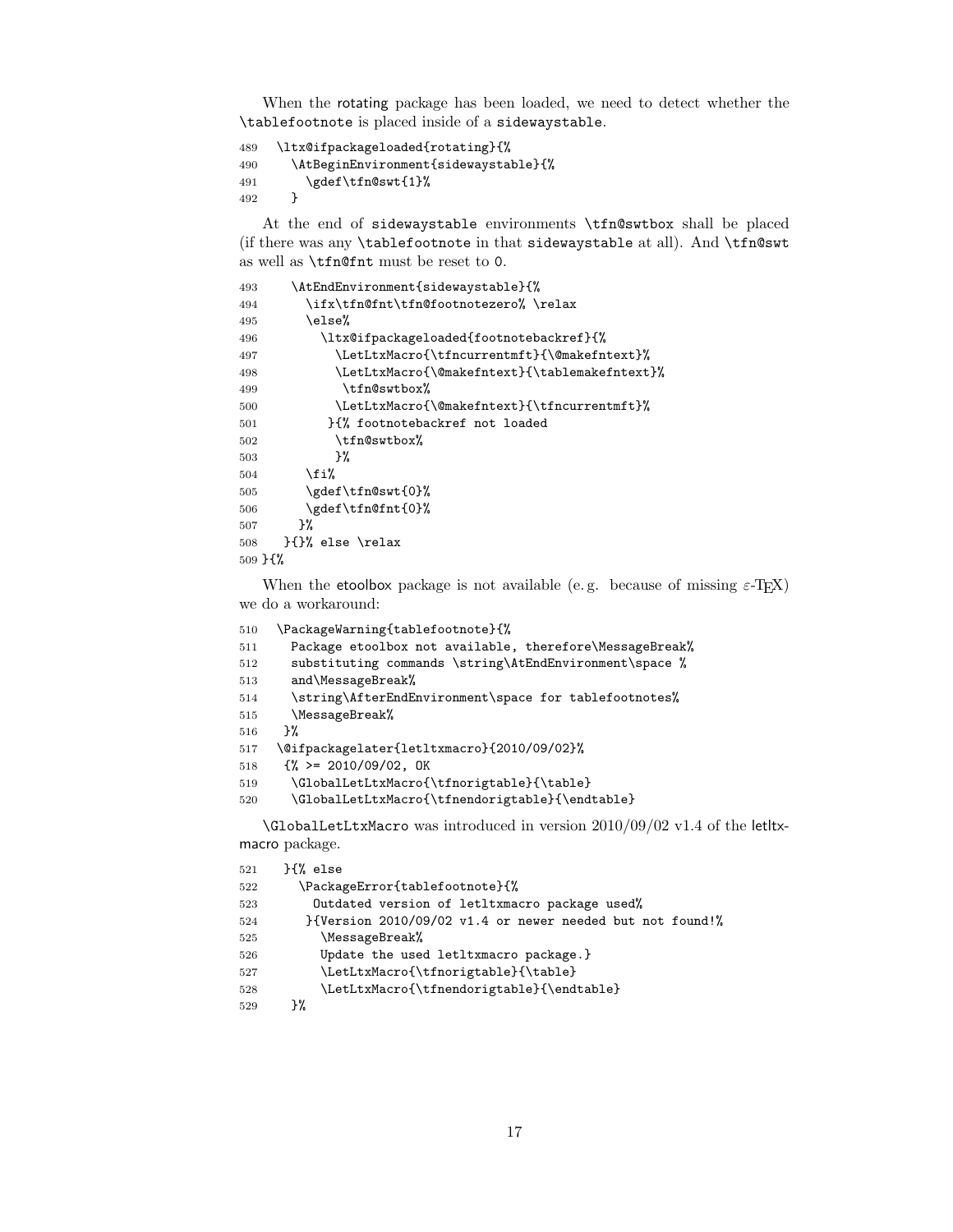```
530 \ltx@ifpackageloaded{float}{%
531 \@ifpackagelater{float}{2001/11/08}% v1.3d
532 \{\% \ge 2001/11/08, \text{OK}\}533 }{% else
534 \PackageWarningNoLine{tablefootnote}{%
535 It is required version\MessageBreak
536 2001/11/08 v1.3d (or later) of package float,\MessageBreak
537 but only version\MessageBreak
538 '\csname ver@float.sty\endcsname'\MessageBreak
539 is available}%
540 }%
541 }{\relax}
542 \renewenvironment{table}{%
543 \ltx@ifpackageloaded{float}{%
```
<span id="page-17-14"></span><span id="page-17-10"></span><span id="page-17-7"></span>When etoolbox.sty was not found, and the float package has been loaded, and the float specifier is H, then \endtable was let to \float@endH by the float package (line 79 of float.sty, 2001/11/08 v1.3d:

\expandafter\let\csname end#1\endcsname\float@endH), i. e. appending \tfn@tablefootnoteprintout \gdef\tfn@fnt{0} to \endtable is useless. Instead of this, it must be appended to \float@endH.

(Why is this not necessary when etoolbox is used? That is a good question, answers are welcome.)

<span id="page-17-22"></span><span id="page-17-21"></span><span id="page-17-20"></span><span id="page-17-19"></span><span id="page-17-18"></span><span id="page-17-17"></span><span id="page-17-16"></span><span id="page-17-15"></span><span id="page-17-12"></span><span id="page-17-11"></span><span id="page-17-8"></span><span id="page-17-6"></span><span id="page-17-5"></span><span id="page-17-4"></span><span id="page-17-3"></span><span id="page-17-2"></span><span id="page-17-1"></span>

| 544 | \ltx@LocalAppendToMacro{\float@endH}{%        |
|-----|-----------------------------------------------|
| 545 | \ltx@ifpackageloaded{footnotebackref}{%       |
| 546 | \LetLtxMacro{\tfncurrentmft}{\@makefntext}%   |
| 547 | \LetLtxMacro{\@makefntext}{\tablemakefntext}% |
| 548 | \tfn@tablefootnoteprintout%                   |
| 549 | \LetLtxMacro{\@makefntext}{\tfncurrentmft}%   |
| 550 | H% footnotebackref not loaded                 |
| 551 | \tfn@tablefootnoteprintout%                   |
| 552 | ን%                                            |
| 553 | \gdef\tfn@fnt{0}%                             |
| 554 | ጉ%                                            |
| 555 | $}$ \relax}                                   |
| 556 | \tfnorigtable%                                |
| 557 | ን የአ                                          |
| 558 | \tfnendorigtable%                             |
| 559 | \ltx@ifpackageloaded{footnotebackref}{%       |
| 560 | \LetLtxMacro{\tfncurrentmft}{\@makefntext}%   |
| 561 | \LetLtxMacro{\@makefntext}{\tablemakefntext}% |
| 562 | \tfn@tablefootnoteprintout%                   |
| 563 | \LetLtxMacro{\@makefntext}{\tfncurrentmft}%   |
| 564 | H% footnotebackref not loaded                 |
| 565 | \tfn@tablefootnoteprintout%                   |
| 566 | }‰                                            |
| 567 | \gdef\tfn@fnt{0}%                             |
| 568 | }%                                            |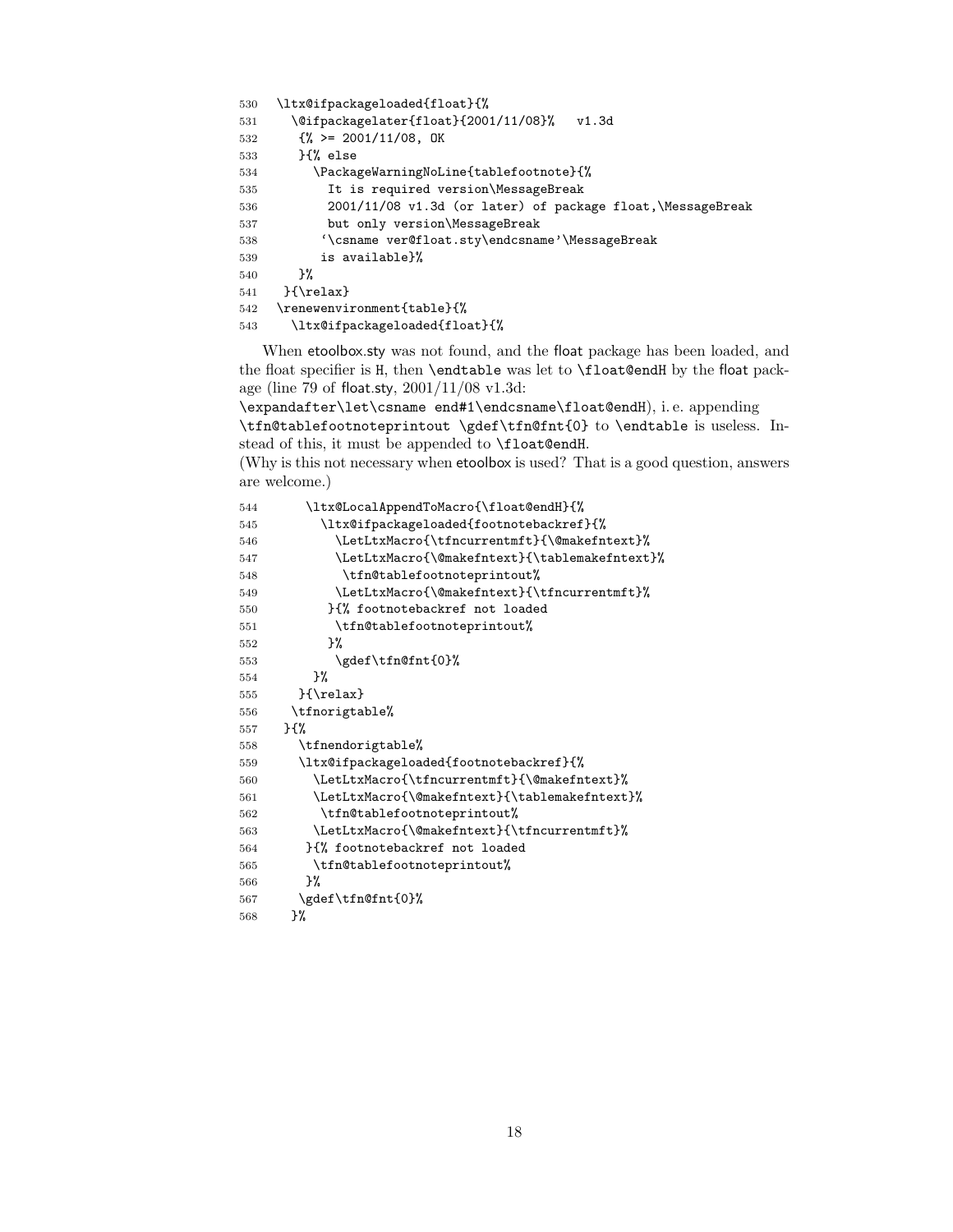The sidewaystable-environment must be treated separately:

```
569 \ltx@ifpackageloaded{rotating}{%
570 \let\tfnorigsidewaystable\sidewaystable
571 \let\tfnendorigsidewaystable\endsidewaystable
572 \renewenvironment{sidewaystable}{%
573 \gdef\tfn@swt{1}%
574 \tfnorigsidewaystable%
575 }{%
576 \ifx\tfn@fnt\tfn@footnotezero% \relax
577 \text{lelse}%
578 \ltx@ifpackageloaded{footnotebackref}{%
579 \LetLtxMacro{\tfncurrentmft}{\@makefntext}%
580 \LetLtxMacro{\@makefntext}{\tablemakefntext}%
581 \tfn@swtbox%
582 \LetLtxMacro{\@makefntext}{\tfncurrentmft}%
583 }{% footnotebackref not loaded
584 \tfn@swtbox%
585 }%
586 \overline{if'_s}587 \gdef\tfn@swt{0}%
588 \gdef\tfn@fnt{0}%
589 \tfnendorigsidewaystable%
590 }%
591 }{}%
592 }
593
```
<span id="page-18-22"></span><span id="page-18-21"></span><span id="page-18-19"></span><span id="page-18-16"></span>\AtBeginDocument When the rotating (for sidewaystables) or the footnotebackref (for back references for the footnotes) package is used, it must be loaded before the tablefootnote package. Using both packages is also possible, in which case both must be loaded before the tablefootnote package. If any one of those packages is loaded \AtBeginDocument after this check, the according error message will not be given, but packages really should be loaded before \AtBeginDocument.

```
594 \AtBeginDocument{%
```

```
595 \ltx@ifpackageloaded{footnotebackref}{%
596 \ifx\tfn@fnbr\tfn@footnotezero%
597 \PackageError{tablefootnote}{%
598 Package footnotebackref loaded after tablefootnote}{%
599 When using both the footnotebackref and the tablefootnote %
600 package,\MessageBreak%
601 the footnotebackref package MUST be loaded before the %
602 tablefootnote package!\MessageBreak%
603 }%
604 \fi%
605 }{% else \relax
606 }
607 \ltx@ifpackageloaded{rotating}{%
608 \ifx\tfn@rotating\tfn@footnotezero%
609 \PackageError{tablefootnote}{%
610 Package rotating loaded after tablefootnote}{%
611 When using both the rotating and the tablefootnote package,%
612 \MessageBreak%
613 the rotating package MUST be loaded before the tablefootnote%
614 \space package!\MessageBreak%
615 }%
616 \{f_i\}617 }{% else \relax
618 }
```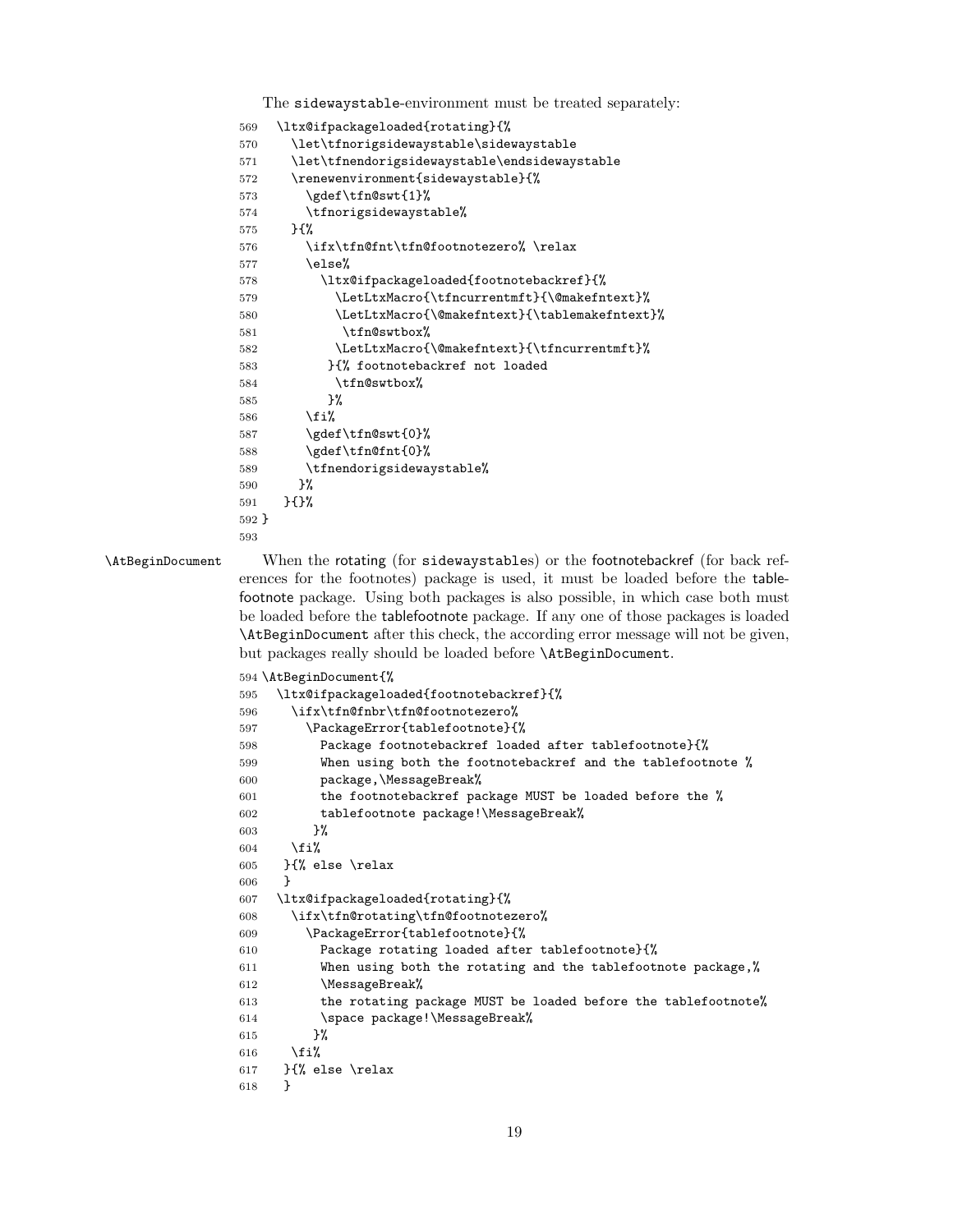When the document is compiled with LuaLAT<sub>E</sub>X, hyperlinks in rotated content will be misplaced, regardless of the use of the tablefootnote package (or of tables or footnotes). The text to be printed will be OK. This problem of LuaLATEX (not tablefootnote) was found and reported by ARNO TRAUTMANN,  $2011/11/15$  – thanks!

```
619 \ltx@ifpackageloaded{hyperref}{%
620 \tfn@hyperfootnotes{
621 \ifluatex%
622 \PackageWarningNoLine{tablefootnote}{%
623 LuaTeX and hyperref package used:\MessageBreak%
624 Hyperreferences in rotated content\MessageBreak%
625 will be misplaced\MessageBreak%
626 regardless of tablefootnote package.\MessageBreak%
627 The text to be printed will be OK%
628 }%
629 \overrightarrow{f_1}630 }{% else \relax
631 }%
632 }{% else \relax
633 }%
```
When the footnotebackref package is used but the footnotes are not hyperlinked, neither the back references nor the tablefootnotes will work.

<span id="page-19-10"></span><span id="page-19-7"></span><span id="page-19-6"></span><span id="page-19-5"></span><span id="page-19-4"></span><span id="page-19-1"></span><span id="page-19-0"></span>

| 634     | \ltx@ifpackageloaded{footnotebackref}{%                            |
|---------|--------------------------------------------------------------------|
| 635     | \ltx@ifpackageloaded{hyperref}{%                                   |
| 636     | \tfn@hyperfootnotes{\relax}{% else                                 |
| 637     | \PackageError{tablefootnote}{%                                     |
| 638     | footnotebackref but not hyperfootnotes}{%                          |
| 639     | The footnotebackref package is used\MessageBreak%                  |
| 640     | but the hyperfootnotes option of the hyperref package%             |
| 641     | \MessageBreak%                                                     |
| 642     | was set to false. \MessageBreak%                                   |
| 643     | Either enable hyperfootnotes or do not use footnotebackref.%       |
| 644     | \MessageBreak%                                                     |
| 645     | Loading of the tablefootnote package will be aborted.%             |
| 646     | }‰                                                                 |
| 647     | \endinput%                                                         |
| 648     | }‰                                                                 |
| 649     | }{\PackageError{tablefootnote}{footnotebackref but not hyperref}{% |
| 650     | The footnotebackref package is used\MessageBreak%                  |
| 651     | but not the hyperref package. \MessageBreak%                       |
| 652     | Either load hyperref or do not use footnotebackref.%               |
| 653     | \MessageBreak%                                                     |
| 654     | Loading of the tablefootnote package will be aborted.%             |
| 655     | }‰                                                                 |
| 656     | \endinput%                                                         |
| 657     | }‰                                                                 |
| 658     | H                                                                  |
| $659$ } |                                                                    |
| 660     |                                                                    |
|         | $661 \; \langle$ /package)                                         |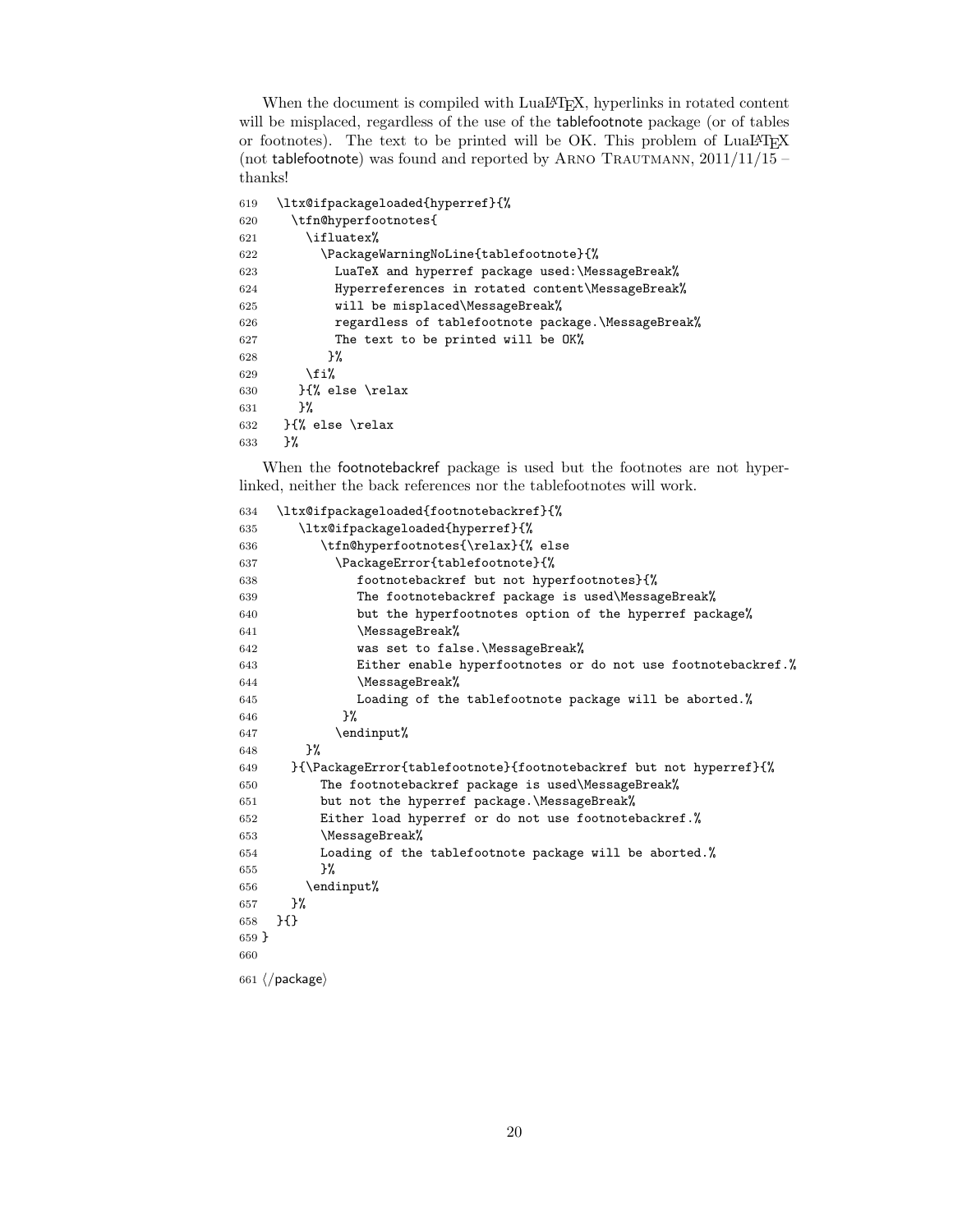# <span id="page-20-0"></span>6 Installation

# <span id="page-20-1"></span>6.1 Downloads

<span id="page-20-5"></span><span id="page-20-4"></span><span id="page-20-3"></span>Everything is available on [CTAN:](ftp://ftp.ctan.org/tex-archive/), <http://www.ctan.org/>, but may need additional packages themselves.

<span id="page-20-2"></span>

| tablefootnote.dtx         | For unpacking the tablefootnote.dtx file and constructing the documenta-<br>tion it is required:                                                                                                                                                                                                                   |
|---------------------------|--------------------------------------------------------------------------------------------------------------------------------------------------------------------------------------------------------------------------------------------------------------------------------------------------------------------|
|                           | - TEX Format IATEX $2\varepsilon$ : http://www.CTAN.org/                                                                                                                                                                                                                                                           |
|                           | - document class ltxdoc, 2007/11/11, v2.0u, http://www.ctan.org/pkg/1txdoc                                                                                                                                                                                                                                         |
|                           | - package holtxdoc, 2012/03/21, v0.24, http://www.ctan.org/pkg/holtxdoc                                                                                                                                                                                                                                            |
|                           | - package hypdoc, 2011/08/19, v1.11, http://www.ctan.org/pkg/hypdoc                                                                                                                                                                                                                                                |
| tablefootnote.sty         | The tablefootnote.sty for $\mathbb{H}\mathrm{F} \times \mathbb{L}_{\mathcal{E}}$ (i.e. each document using the tablefoot-<br>note package) requires:                                                                                                                                                               |
|                           | - T <sub>F</sub> X Format IAT <sub>F</sub> X $2\varepsilon$ , http://www.CTAN.org/                                                                                                                                                                                                                                 |
|                           | - package letltxmacro, 2010/09/02, v1.4, http://www.ctan.org/pkg/letltxmacro.                                                                                                                                                                                                                                      |
|                           | - package ltxcmds, 2011/11/09, v1.22, http://www.ctan.org/pkg/ltxcmds                                                                                                                                                                                                                                              |
|                           | When the hyperref package is used, also the ifluatex package is needed, but it<br>is already loaded automatically by the hyperref package.<br>When the etoolbox package is available, it is used:                                                                                                                  |
|                           | - package etoolbox, $2011/01/03$ , v2.1, http://www.ctan.org/pkg/etoolbox.                                                                                                                                                                                                                                         |
| tablefootnote-example.tex | The tablefootnote-example.tex requires the same files as all documents<br>using the tablefootnote package and additionally:                                                                                                                                                                                        |
|                           | - class article, $2007/10/19$ , v1.4h, from classes.dtx:<br>CTAN: macros/latex/base/classes.dtx                                                                                                                                                                                                                    |
|                           | - package rotating, 2009/03/28, v2.16a, http://www.ctan.org/pkg/rotating                                                                                                                                                                                                                                           |
|                           | - package float, 2001/11/08, v1.3d, http://www.ctan.org/pkg/float                                                                                                                                                                                                                                                  |
|                           | - package placeins, 2005/04/18, v2.2, http://www.ctan.org/pkg/placeins<br>for \FloatBarrier                                                                                                                                                                                                                        |
|                           | - package hyperref, 2012/11/06, v6.83m, http://www.ctan.org/pkg/hyperref                                                                                                                                                                                                                                           |
|                           | - package tablefootnote, $2014/01/26$ , v1.1c,<br>http://www.ctan.org/pkg/tablefootnote<br>(Well, it is the example file for this package, and because you are reading<br>the documentation for the tablefootnote package, it can be assumed that you<br>already have some version of it – is it the current one?) |
| Oberdiek                  | All packages of HEIKO OBERDIEK's bundle 'oberdiek' (especially holtxdoc, iflu-                                                                                                                                                                                                                                     |
| holtxdoc<br>ifluatex      | atex, letltxmacro, and ltxcmds) are also available in a TDS compliant ZIP archive:<br>CTAN:install/macros/latex/contrib/oberdiek.tds.zip.                                                                                                                                                                          |
| letltxmacro               | It is probably best to download and use this, because the packages in there are                                                                                                                                                                                                                                    |
| ltxcmds                   | quite probably both recent and compatible among themselves.                                                                                                                                                                                                                                                        |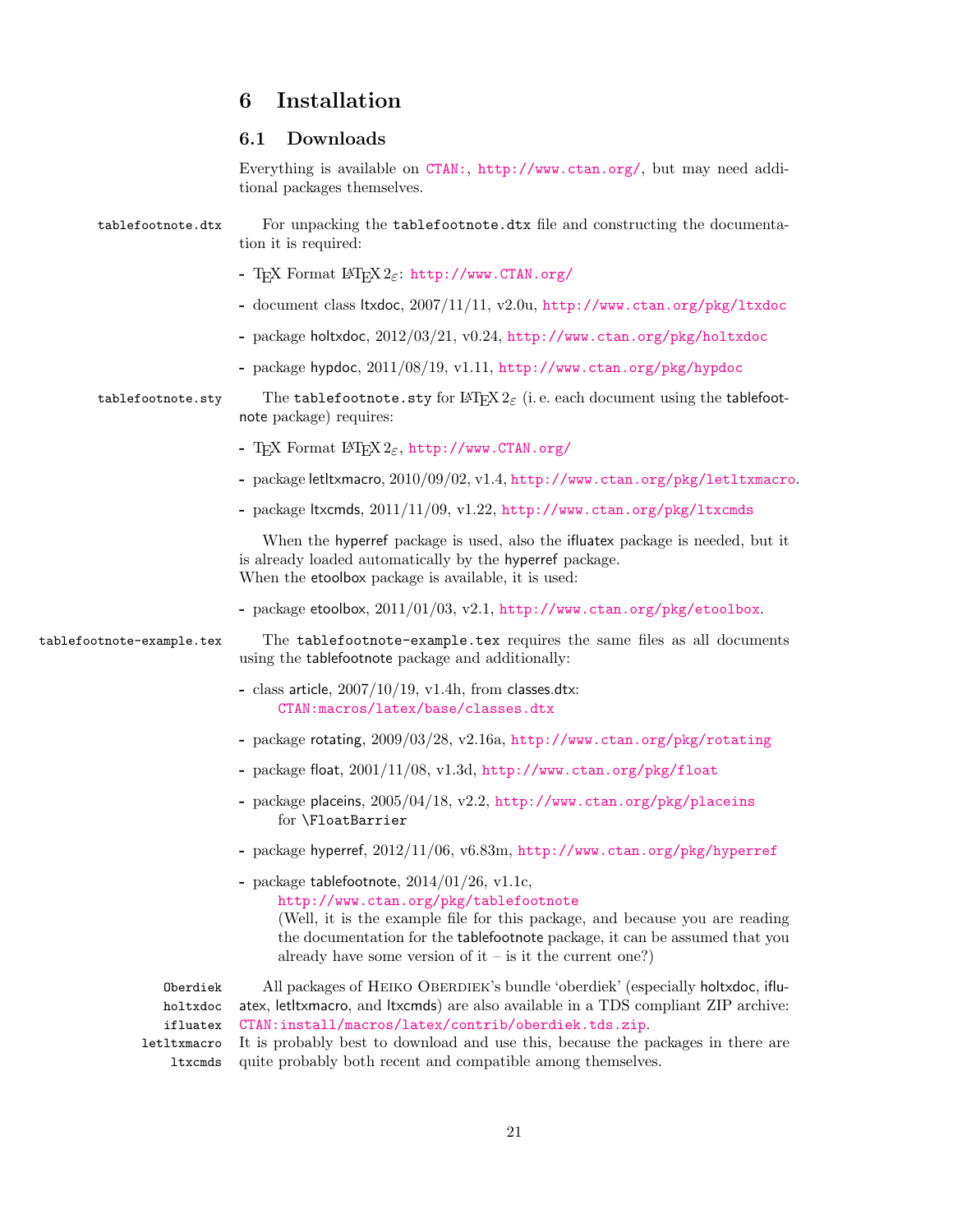- <span id="page-21-1"></span>hyperref hyperref is not included in that bundle and needs to be downloaded separately, <http://www.ctan.org/install/macros/latex/contrib/hyperref.tds.zip>.
	- Münch [A hyperlinked list of my \(other\) packages can be found at](http://www.ctan.org/author/muench-hm) [http://www.ctan.](http://www.ctan.org/author/muench-hm) [org/author/muench-hm](http://www.ctan.org/author/muench-hm).

#### <span id="page-21-2"></span><span id="page-21-0"></span>6.2 Package, unpacking TDS

Package. This package is available on [CTAN:](ftp://ftp.ctan.org/tex-archive/)

- [CTAN:macros/latex/contrib/tablefootnote/tablefootnote.dtx](ftp://ftp.ctan.org/tex-archive/macros/latex/contrib/tablefootnote/tablefootnote.dtx) The source file.
- [CTAN:macros/latex/contrib/tablefootnote/tablefootnote.pdf](ftp://ftp.ctan.org/tex-archive/macros/latex/contrib/tablefootnote/tablefootnote.pdf) The documentation.
- [CTAN:macros/latex/contrib/tablefootnote/tablefootnote-example.pdf](ftp://ftp.ctan.org/tex-archive/macros/latex/contrib/tablefootnote/tablefootnote-example.pdf) The compiled example file, as it should look like.
- [CTAN:macros/latex/contrib/tablefootnote/README](ftp://ftp.ctan.org/tex-archive/macros/latex/contrib/tablefootnote/README) The README file.

There is also a tablefootnote.tds.zip available:

#### [CTAN:install/macros/latex/contrib/tablefootnote.tds.zip](ftp://ftp.ctan.org/tex-archive/install/macros/latex/contrib/tablefootnote.tds.zip) Everything in TDS compliant, compiled format.

which additionally contains

| tablefootnote.ins                           | The installation file.                    |
|---------------------------------------------|-------------------------------------------|
| tablefootnote.drv                           | The driver to generate the documentation. |
| tablefootnote.sty                           | The .style file.                          |
| tablefootnote-example.tex The example file. |                                           |

For required other packages, please see the preceding subsection.

Unpacking. The .dtx file is a self-extracting docstrip archive. The files are extracted by running the  $.$ dtx through plain T<sub>E</sub>X:

#### tex tablefootnote.dtx

About generating the documentation see paragraph [6.4](#page-22-4) below.

TDS. Now the different files must be moved into the different directories in your installation TDS tree (also known as texmf tree):

| tablefootnote.sty | $\rightarrow$ tex/latex/tablefootnote/tablefootnote.sty                                                       |
|-------------------|---------------------------------------------------------------------------------------------------------------|
| tablefootnote.pdf | $\rightarrow$ doc/latex/tablefootnote/tablefootnote.pdf                                                       |
|                   | ${\tt tablefootnote\text{-}example.tex} \rightarrow doc/later/tablefootnote/tablefootnote\text{-}example.tex$ |
|                   | ${\tt tablefootnote\text{-}example.pdf\to doc/lates/tablefootnote/tablefootnote\text{-}example.pdf}$          |
| tablefootnote.dtx | $\rightarrow$ source/latex/tablefootnote/tablefootnote.dtx                                                    |

If you have a docstrip.cfg that configures and enables docstrip's TDS installing feature, then some files can already be in the right place, see the documentation of docstrip.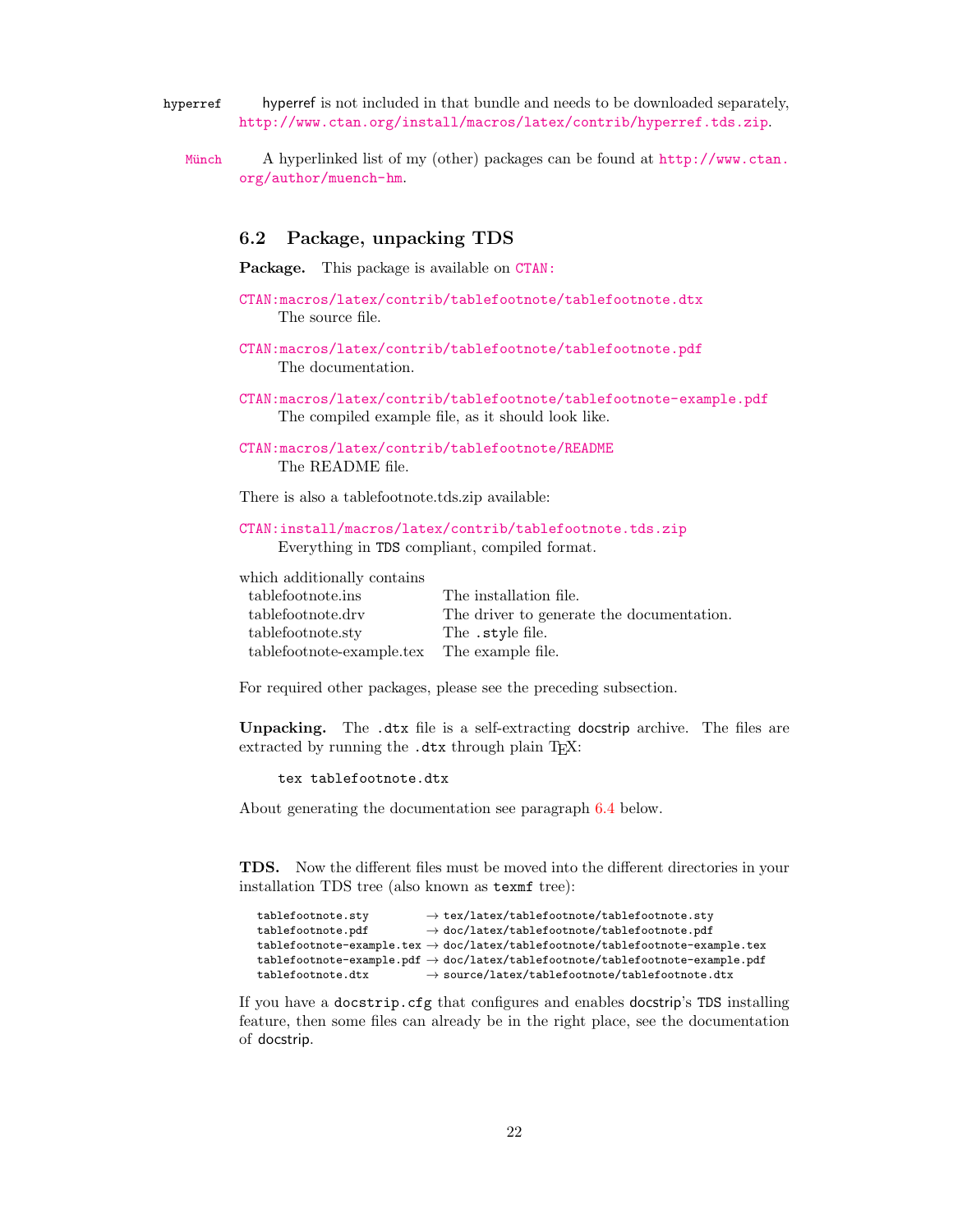#### <span id="page-22-0"></span>6.3 Refresh file name databases

If your TEX distribution (TEXlive, mikTEX, . . . ) relies on file name databases, you must refresh these. For example, teTFX users run texhash or mktexlsr.

#### <span id="page-22-1"></span>6.4 Some details for the interested

**Unpacking with LATEX.** The  $\cdot$  dtx chooses its action depending on the format:

plain T<sub>E</sub>X: Run docstrip and extract the files.

LATEX: Generate the documentation.

If you insist on using  $L^2T_FX$  for docstrip (really, docstrip does not need  $L^2T_FX$ ), then inform the autodetect routine about your intention:

latex \let\install=y\input{tablefootnote.dtx}

Do not forget to quote the argument according to the demands of your shell.

<span id="page-22-4"></span>Generating the documentation. You can use both the .dtx or the .drv to generate the documentation. The process can be configured by a configuration file ltxdoc.cfg. For instance, put the following line into this file, if you want to have A4 as paper format:

```
\PassOptionsToClass{a4paper}{article}
```
An example follows how to generate the documentation with pdfI $\Delta T$ FX:

```
pdflatex tablefootnote.dtx
makeindex -s gind.ist tablefootnote.idx
pdflatex tablefootnote.dtx
makeindex -s gind.ist tablefootnote.idx
pdflatex tablefootnote.dtx
```
#### <span id="page-22-2"></span>6.5 Compiling the example

The example file, tablefootnote-example.tex, can be compiled via

latex tablefootnote-example.tex,

lualatex tablefootnote-example.tex,

or (recommended)

pdflatex thumbs-example.tex

and will need at least two compiler runs to get everything right.

# <span id="page-22-3"></span>7 Acknowledgements

I would like to thank HEIKO OBERDIEK for providing the hyperref, ifluatex, let txmacro, ltxcmds, as well as a lot (!) of other useful packages (from which I also got everything I know about creating a file in .dtx format, OK, say it: copying), and for information about the pdfTEX-bug, ARNO TRAUTMANN for reporting the bug of misplaced hyperreferences in sidewaystables using LuaT<sub>E</sub>X, independently of the tablefootnote package or footnotes at all, Thomas V. for reporting the bug of not handling the case of hyperref option hyperfootnotes=false, SVERRE Stausland Johnsen for reporting the bug in case of not using hyperref, and the [news:comp.text.tex](http://groups.google.com/group/comp.text.tex/topics) and [news:de.comp.text.tex](http://groups.google.com/group/de.comp.text.tex/topics) newsgroups as well as everybody at <http://tex.stackexchange.com> for their help in all things TFX.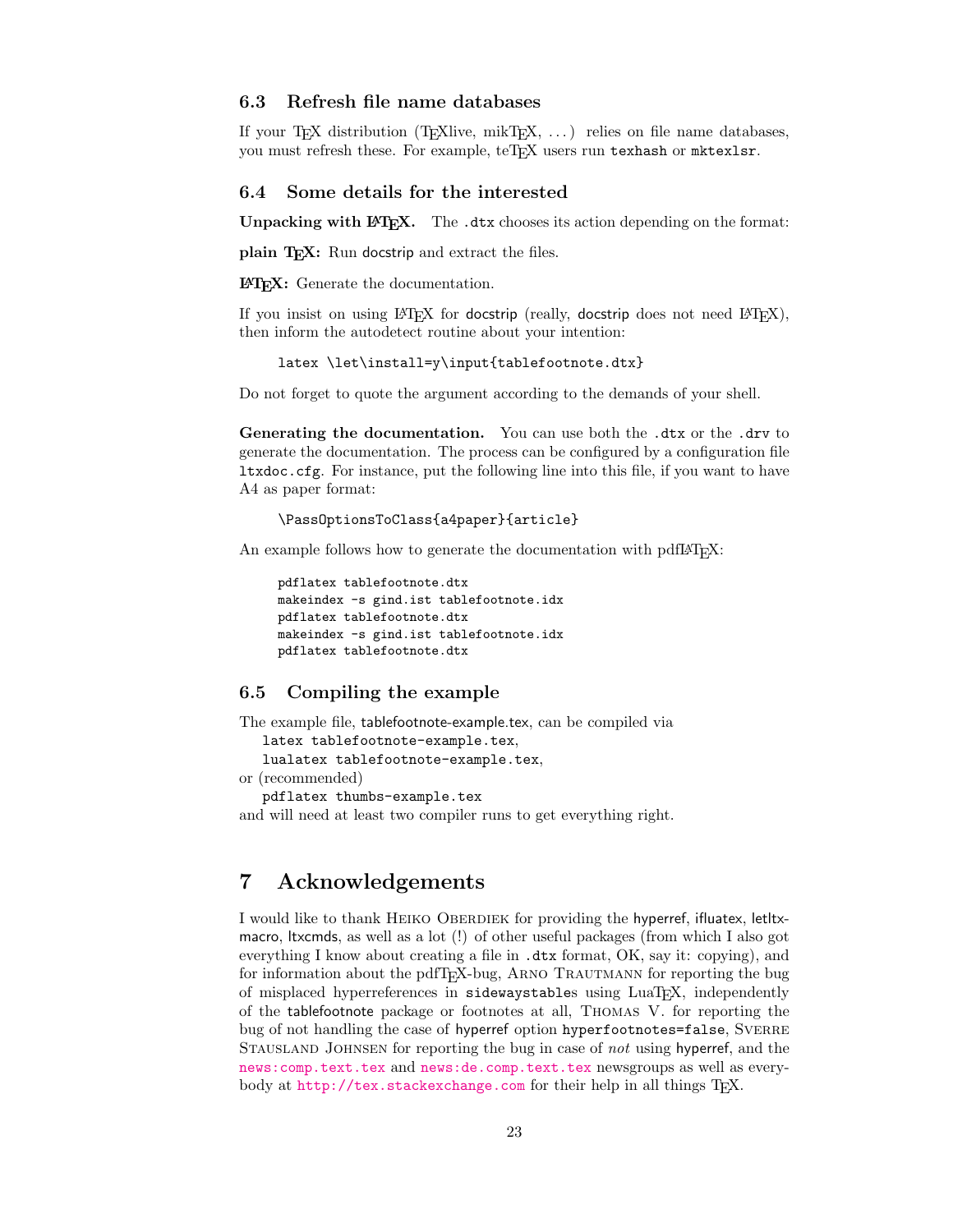# <span id="page-23-0"></span>8 History

### <span id="page-23-1"></span>[2011/10/26 v1.0a, tabfootn]

• Upload to [CTAN:macros/latex/contrib/tablefootnote/](ftp://ftp.ctan.org/tex-archive/macros/latex/contrib/tablefootnote/).

# <span id="page-23-2"></span> $[2011/10/29 \text{ v}1.06]$

- Renamed to tablefootnote.
- Added support for the sidewaystable-environment of the rotating package.
- Diverse changes in documentation and README.

### <span id="page-23-3"></span> $[2011/11/06 \text{ v}1.0c]$

- Replaced ^{\text{\thefootnote}} by {}^{\text{\textup{\thefootnote}}}.
- Bug fix: When etoolbox.sty was not found, and the float package had been loaded, and the float specifier was H, then the \tablefootnotes were not printed for that table. Fixed.

# <span id="page-23-4"></span> $[2011/11/19 \text{ v}1.0d]$

- Replaced  ${\text\text{\tt\thefootnote}}$  by \textsuperscript{\thefootnote}, therefore the amstext package is no longer required by the tablefootnote package.
- lscape and pdflscape package now work with tablefootnote (except for using a sidewaystable on a landscape page).
- Added information about footnotes in sidewaystable being printed one below the other, even if footmisc package with option para is used.
- Redefined \tfn@swtbox from

```
\vspace{0.8cm}%
\begin{spacing}{0.1}%
\subcaptionbox*{}[\linewidth][l]{\tfn@tablefootnoteprintout}%
\end{spacing}%
```
to

```
\vspace{2\baselineskip}%
\parbox[b][][t]{\linewidth}{\raggedright\tfn@tablefootnoteprintout}%
```
, therefore the setspace and subcaption packages are no longer required by the tablefootnote package.

- No longer uses  $\text{per},$  therefore also usable without  $\varepsilon$ -T<sub>E</sub>X.
- Replaced \textsuperscript{\thefootnote} by \hbox {\@textsuperscript {\normalfont \thefootnote }}, which is next to the original definition of **\@makefnmark** (\hbox {\@textsuperscript {\normalfont \@thefnmark }}, but according to \show\@thefnmark here \@thefnmark is {\protect \itshape} instead of \thefootnote).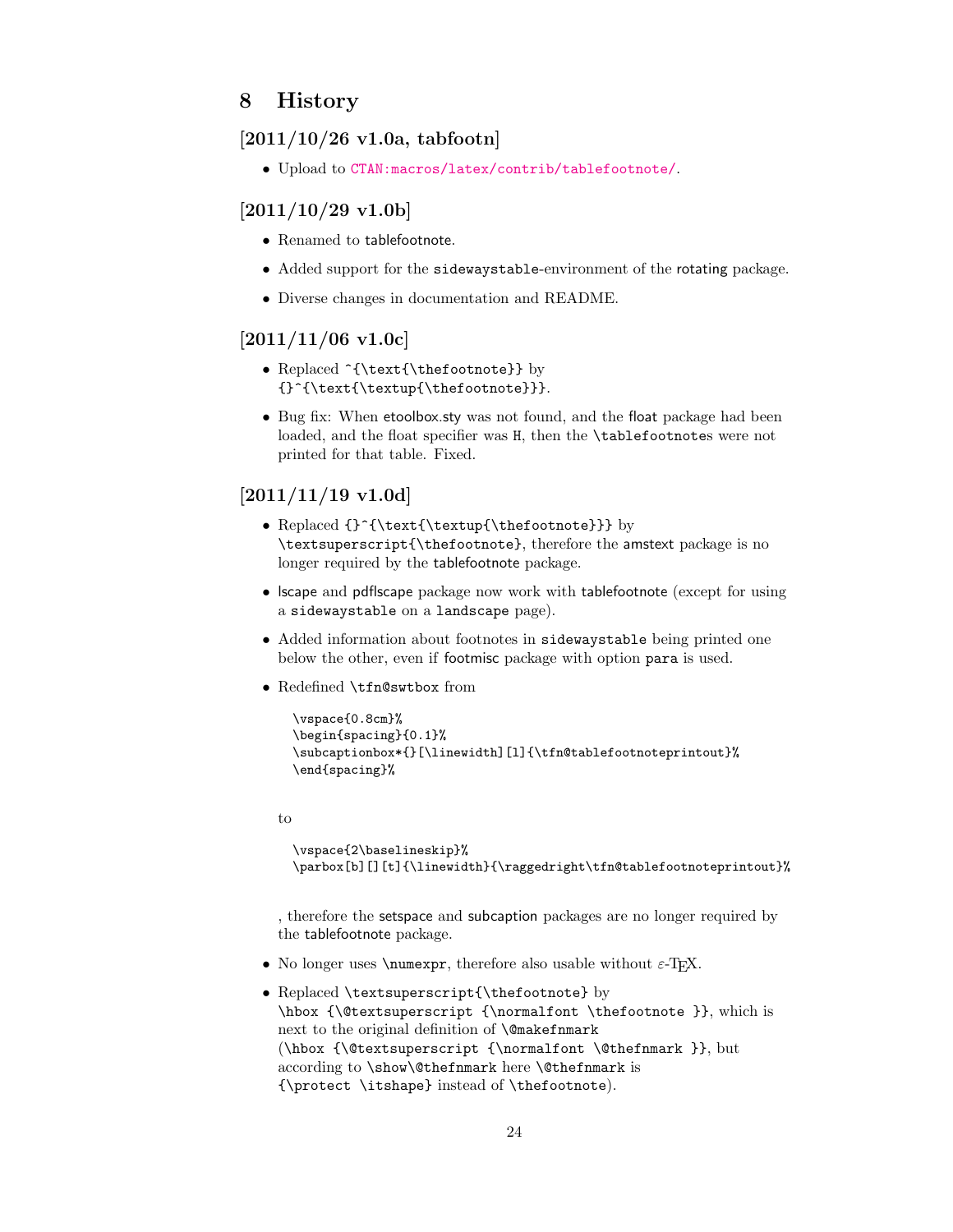- Added an error message, when LuaTEX, rotating package, and hyperref package are used together. Hyperreferences in sidewaystables are misplaced, independently of the tablefootnote package or footnotes at all. (Bug reported by ARNO TRAUTMANN,  $2011/11/15$  – thanks!)
- Added footnotesymbol-footnote-numbers in the example.

# <span id="page-24-0"></span> $[2011/11/26 \text{ v}1.0e]$

- Check for hyperref is only done once.
- Message regarding the misplacement of hyperlinks by LuaLATEX changed form error to warning.
- Replaced \vspace{2\baselineskip} by

```
\ifvoid \footins%
\vskip 2\baselineskip%
\else%
\vskip \skip\footins%
\fi%
```
between the sidewaystables and their footnotes.

• The warning about un-regarded para-option of footmoisc package is only given at the second tablefootnote in a sidewaystable, not repeatedly for every tablefootnote in a sidewaystable.

# <span id="page-24-1"></span> $[2012/01/01 \text{ v}1.0f]$

- Bugfix: Wrong installation path given in the documentation, fixed.
- Update of documentation, README, and dtx internals.

## <span id="page-24-2"></span> $[2012/01/14 \text{ v}1.0 \text{g}]$

• Bugfix: There was a relax instead of a \relax, fixed.

### <span id="page-24-3"></span> $[2012/07/29 \text{ v}1.0h]$

• tablefootnote is now compatible to the new footnotebackref package, 2012/07/01, v1.0, <http://www.ctan.org/pkg/footnotebackref>.

# <span id="page-24-4"></span> $[2014/01/08 \text{ v}1.1a]$

- Tablefootnotes now regard optional footnote marks: \tablefootnote[ custom mark here! ]{...}
- Bug fix: the case of hyperref option hyperfootnotes=false was not handeled at all. (Bug reported by THOMAS V.,  $2014/01/02 -$  thanks!)
- A lot of details.

# <span id="page-24-5"></span> $[2014/01/20 v1.1b]$

• Bug fix: Package was broken when hyperref was not used. (Bug reported by Sverre Stausland Johnsen – thanks!)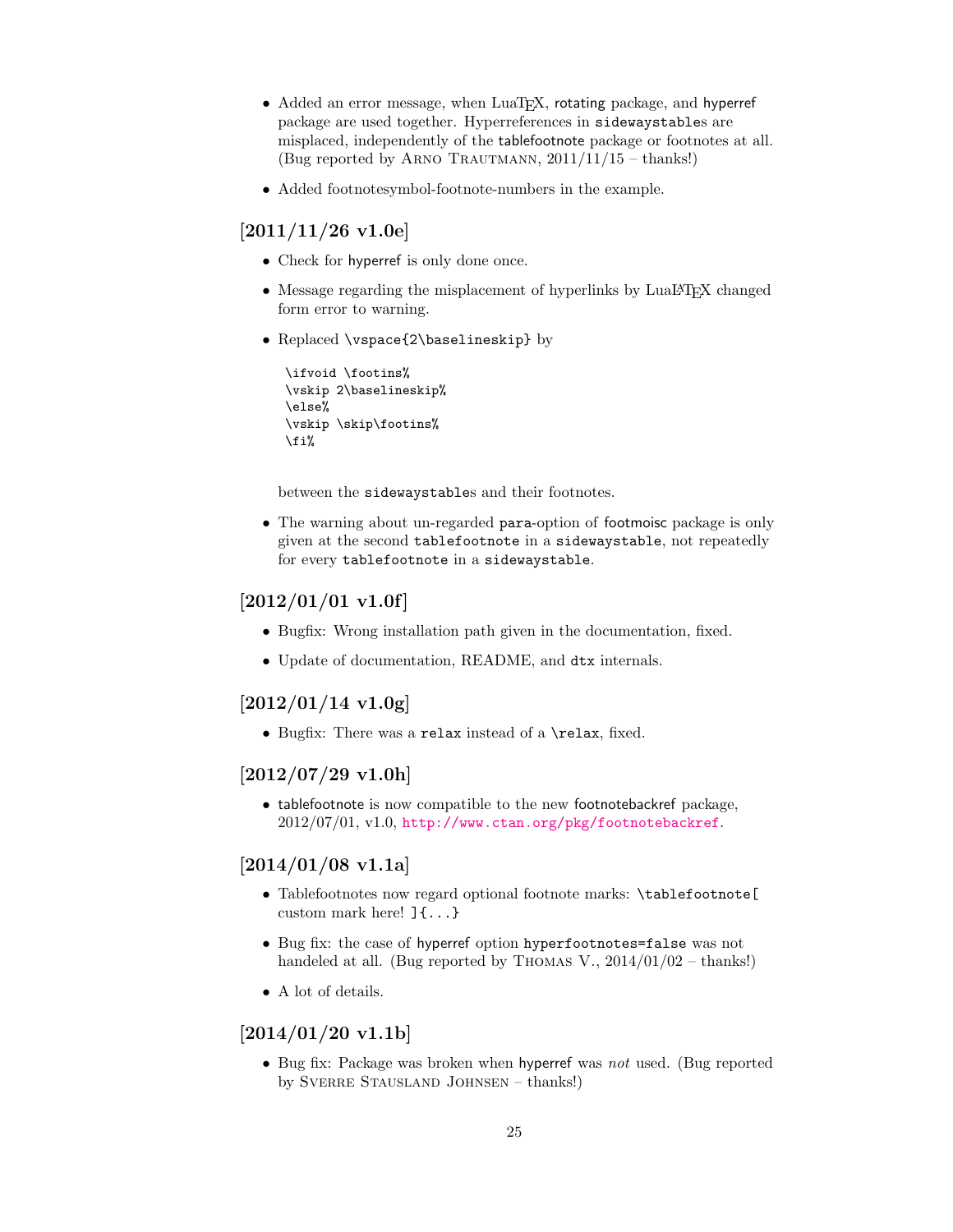# <span id="page-25-0"></span> $[2014/01/26 \text{ v}1.1c]$

- The emergency bug fix of version  $2014/01/20$  v1.1b was replaced by using the new robust macro \tfn@hyperfootnotes, which only *internally* uses \ifHy@hyperfootnotes. If the hyperref package is not used, LATEX now does not see any confusing \ifHy@hyperfootnotes... \else... \fi at all.
- URLs and README updated.

When you find a mistake or have a suggestion for an improvement of this package, please send an e-mail to the maintainer, thanks! (Please see BUG REPORTS in the README.)

# <span id="page-25-1"></span>9 Index

Numbers written in italic refer to the page where the corresponding entry is described; numbers underlined refer to the code line of the definition; plain numbers refer to the code lines where the entry is used.

| <b>Symbols</b>                            | $\frac{74}{75}$                                                        |
|-------------------------------------------|------------------------------------------------------------------------|
| \@currentHref  320, 322, 323              | $\text{rootins}$ 468, 471                                              |
| $\sqrt{9}$ ifpackagelater $205, 517, 531$ | $\setminus$ footnote  53,                                              |
| $\text{Qifpackageloaded}$ 203             | 90, 108, 112, 140, 166, 178, 183                                       |
| \@makefntext 360, 361, 392, 480, 481,     | \FootnoteBackref@symbol                                                |
| 483, 497, 498, 500, 546, 547,             | $\ldots$ 237, 265, 367, 368, 381, 384                                  |
| 549, 560, 561, 563, 579, 580, 582         | \footnotemark . 284, 292, 293, 294, 437                                |
| \@tempcnta 299, 300, 301, 431, 432, 433   | $\cdot$ footnotetext  343, 346,                                        |
| \@textsuperscript . 365, 378, 396, 415    | 348, 350, 363, 376, 395, 414, 437                                      |
| \@thefnmark  242, 250, 260, 262, 273      |                                                                        |
|                                           | G                                                                      |
| A                                         |                                                                        |
| $\addto counter \dots \dots \dots \ 329,$ |                                                                        |
| 332, 336, 338, 447, 449, 457, 459         | H                                                                      |
| $\lambda$ advance  300, 432               | $hbox$ 282, 365, 378, 396, 415                                         |
| \AfterEndEnvironment  478, 514            | $\hbox{\tt holtxdoc}$ 21                                               |
| $\lambda t$ BeginDocument $19,594$        | \ht 286, 296, 347, 364, 377, 383, 399, 417                             |
| \AtBeginEnvironment  490                  | $\N$ y@footnote@currentHref $322$                                      |
| \AtEndEnvironment  493, 512               | $\H{y@saved@currentHref}$ $320, 323$                                   |
|                                           | \hyper@makecurrent  321                                                |
| B                                         | $\hbox{hyperlink}$ 242,                                                |
| \baselineskip  469                        | 260, 265, 292, 366, 368, 379, 384                                      |
|                                           |                                                                        |
| D                                         | \hypertarget                                                           |
|                                           | 286, 296, 347, 364, 377, 400, 418                                      |
| E                                         | L                                                                      |
|                                           | \IfFileExists  476                                                     |
|                                           |                                                                        |
| $\end{imput}$ 647, 656                    | \ifFootnoteBackref@numberlinked .                                      |
| $\end{isidewaystable$ 571                 |                                                                        |
|                                           | \ifHy@hyperfootnotes  228                                              |
|                                           | $\left\{\text{ifluatex } \dots \dots \dots \dots \quad 21,621\right\}$ |
| F                                         | \ifthenelse 283, 342, 362, 394, 445, 456                               |
|                                           | $\iota$ ifvoid  468                                                    |
| \FloatBarrier  5, 132, 144, 161           | \isempty  283, 342, 362, 394, 445, 456                                 |
|                                           |                                                                        |